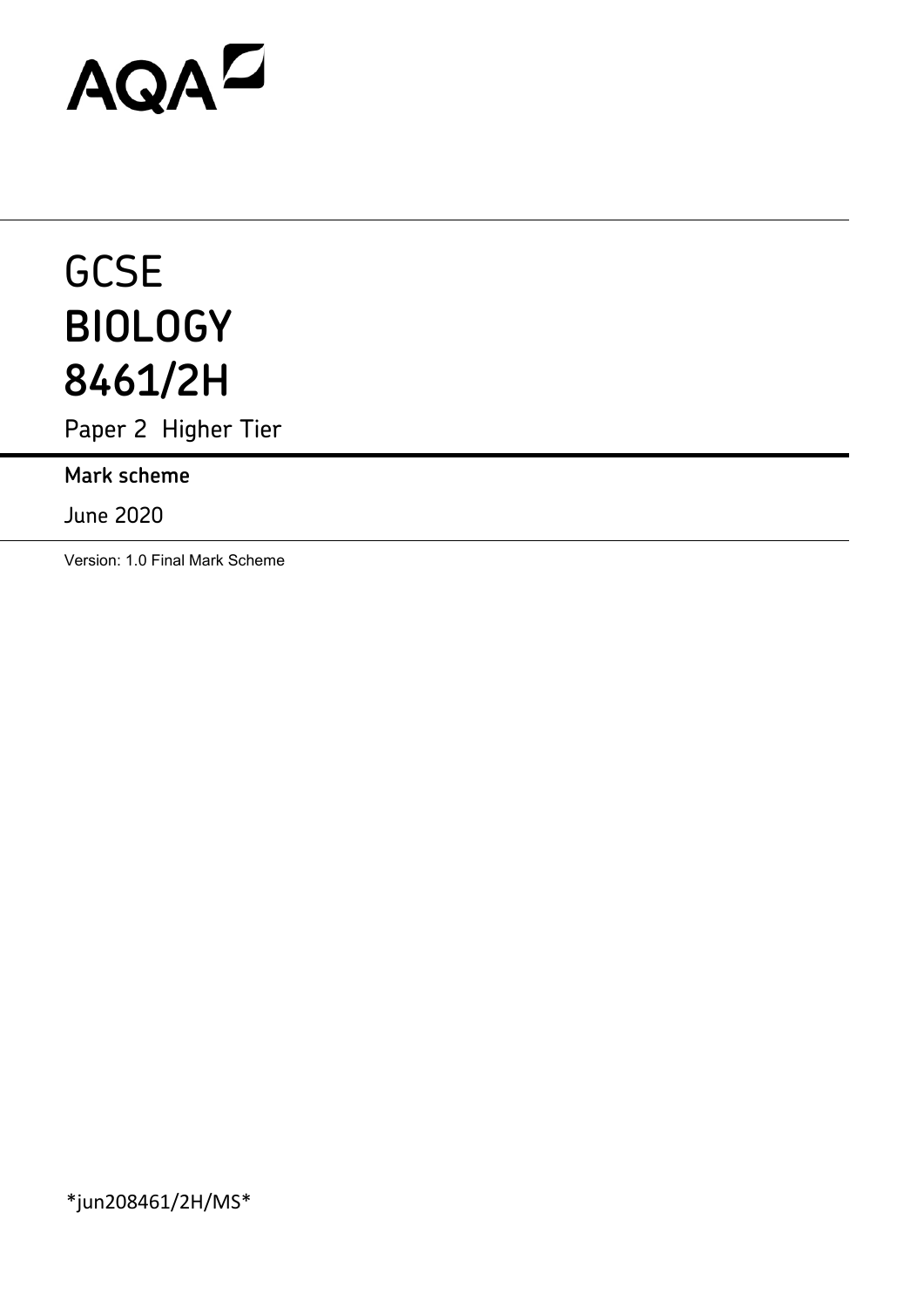Mark schemes are prepared by the Lead Assessment Writer and considered, together with the relevant questions, by a panel of subject teachers. This mark scheme includes any amendments made at the standardisation events which all associates participate in and is the scheme which was used by them in this examination. The standardisation process ensures that the mark scheme covers the students' responses to questions and that every associate understands and applies it in the same correct way. As preparation for standardisation each associate analyses a number of students' scripts. Alternative answers not already covered by the mark scheme are discussed and legislated for. If, after the standardisation process, associates encounter unusual answers which have not been raised they are required to refer these to the Lead Examiner.

It must be stressed that a mark scheme is a working document, in many cases further developed and expanded on the basis of students' reactions to a particular paper. Assumptions about future mark schemes on the basis of one year's document should be avoided; whilst the guiding principles of assessment remain constant, details will change, depending on the content of a particular examination paper.

Further copies of this mark scheme are available from aqa.org.uk

#### **Copyright information**

AQA retains the copyright on all its publications. However, registered schools/colleges for AQA are permitted to copy material from this booklet for their own internal use, with the following important exception: AQA cannot give permission to schools/colleges to photocopy any material that is acknowledged to a third party even for internal use within the centre.

Copyright © 2020 AQA and its licensors. All rights reserved.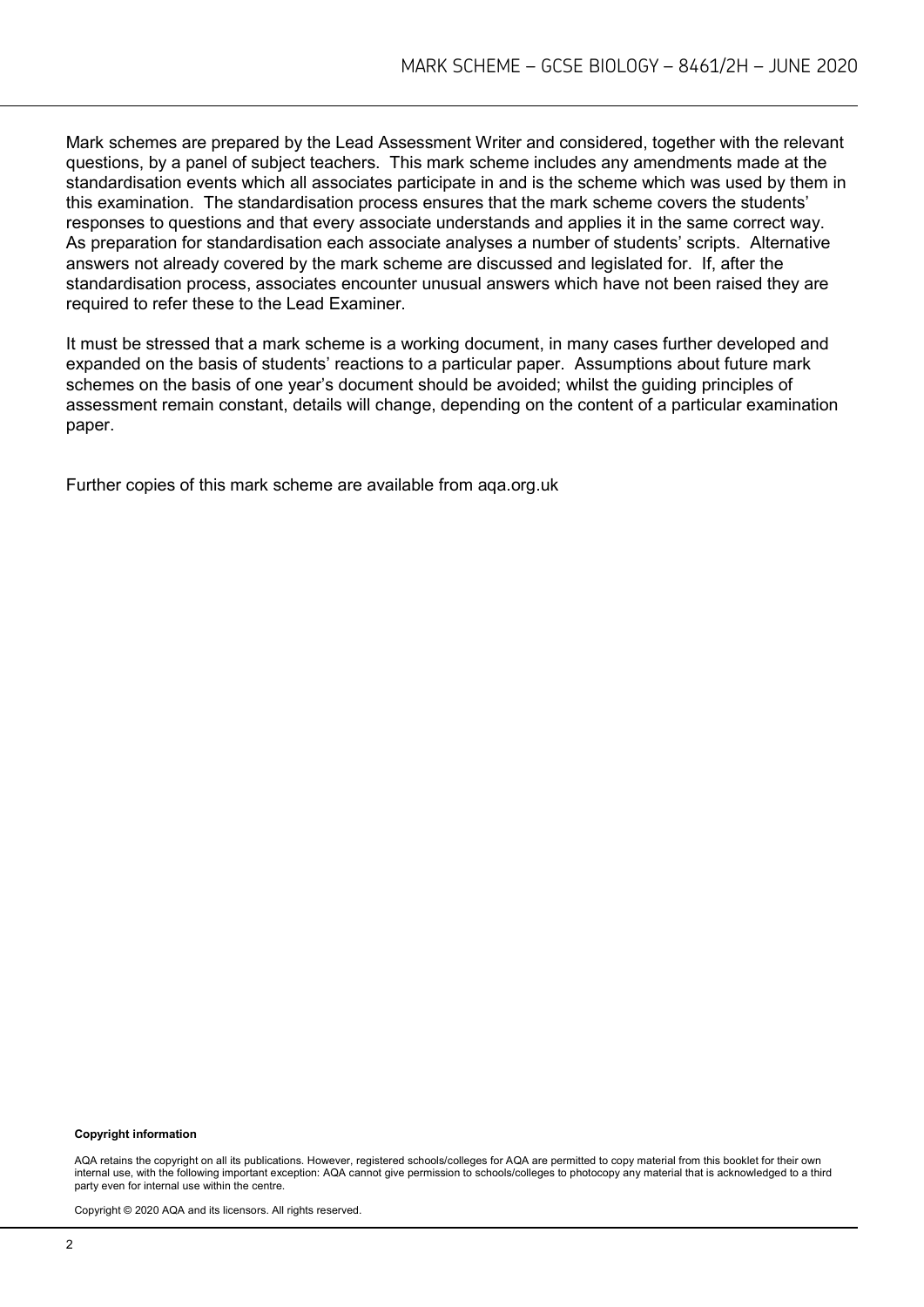# Level of response marking instructions

Level of response mark schemes are broken down into levels, each of which has a descriptor. The descriptor for the level shows the average performance for the level. There are marks in each level.

Before you apply the mark scheme to a student's answer read through the answer and annotate it (as instructed) to show the qualities that are being looked for. You can then apply the mark scheme.

# Step 1 Determine a level

Start at the lowest level of the mark scheme and use it as a ladder to see whether the answer meets the descriptor for that level. The descriptor for the level indicates the different qualities that might be seen in the student's answer for that level. If it meets the lowest level then go to the next one and decide if it meets this level, and so on, until you have a match between the level descriptor and the answer. With practice and familiarity you will find that for better answers you will be able to quickly skip through the lower levels of the mark scheme.

When assigning a level you should look at the overall quality of the answer and not look to pick holes in small and specific parts of the answer where the student has not performed quite as well as the rest. If the answer covers different aspects of different levels of the mark scheme you should use a best fit approach for defining the level and then use the variability of the response to help decide the mark within the level, ie if the response is predominantly level 3 with a small amount of level 4 material it would be placed in level 3 but be awarded a mark near the top of the level because of the level 4 content.

## Step 2 Determine a mark

Once you have assigned a level you need to decide on the mark. The descriptors on how to allocate marks can help with this. The exemplar materials used during standardisation will help. There will be an answer in the standardising materials which will correspond with each level of the mark scheme. This answer will have been awarded a mark by the Lead Examiner. You can compare the student's answer with the example to determine if it is the same standard, better or worse than the example. You can then use this to allocate a mark for the answer based on the Lead Examiner's mark on the example.

You may well need to read back through the answer as you apply the mark scheme to clarify points and assure yourself that the level and the mark are appropriate.

Indicative content in the mark scheme is provided as a guide for examiners. It is not intended to be exhaustive and you must credit other valid points. Students do not have to cover all of the points mentioned in the Indicative content to reach the highest level of the mark scheme.

An answer which contains nothing of relevance to the question must be awarded no marks.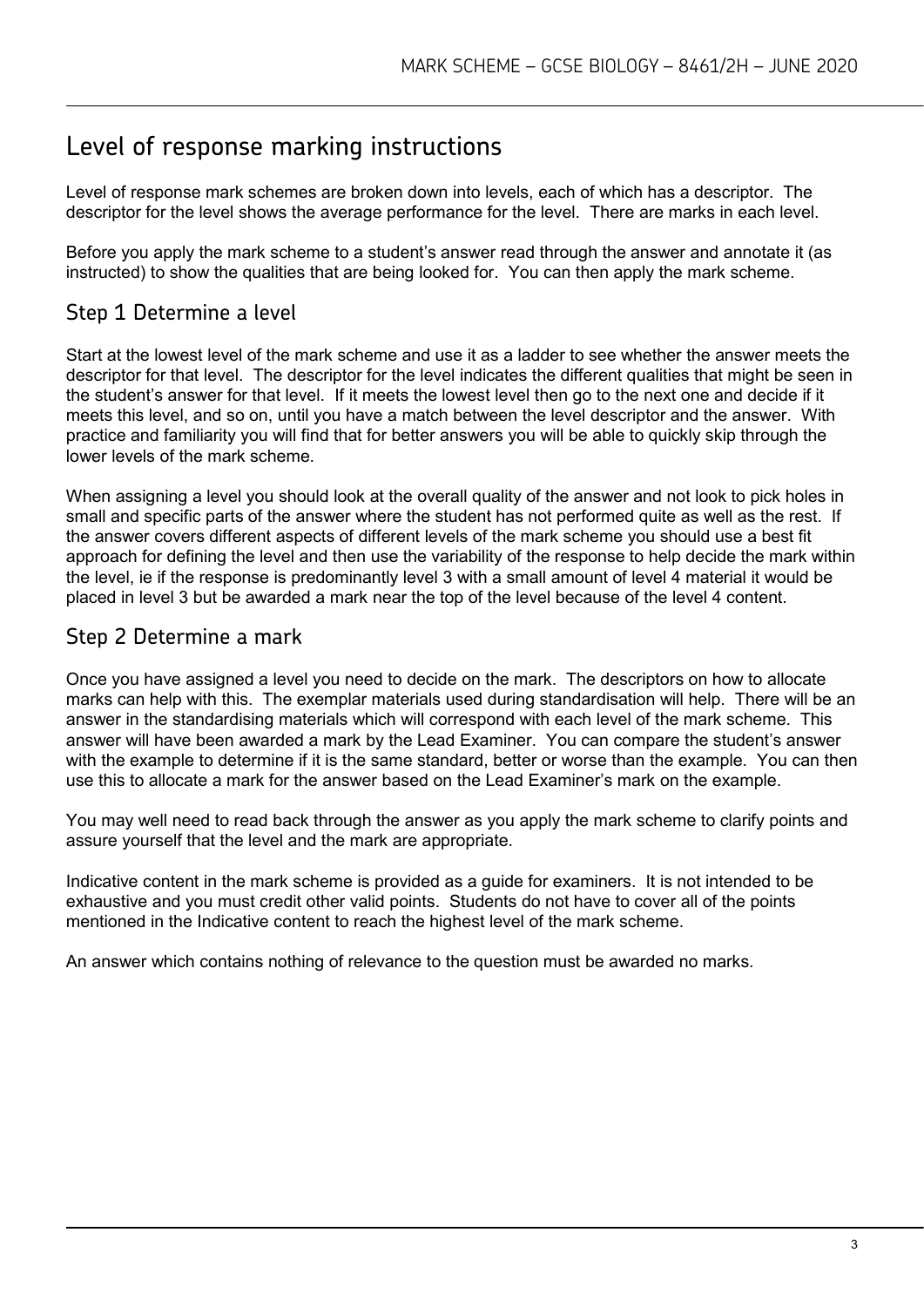# Information to Examiners

# 1. General

The mark scheme for each question shows:

- the marks available for each part of the question
- the total marks available for the question
- the typical answer or answers which are expected
- extra information to help the Examiner make his or her judgement
- the Assessment Objectives, level of demand and specification content that each question is intended to cover.

The extra information is aligned to the appropriate answer in the left-hand part of the mark scheme and should only be applied to that item in the mark scheme.

At the beginning of a part of a question a reminder may be given, for example: where consequential marking needs to be considered in a calculation; or the answer may be on the diagram or at a different place on the script.

In general the right-hand side of the mark scheme is there to provide those extra details which confuse the main part of the mark scheme yet may be helpful in ensuring that marking is straightforward and consistent.

# 2. Emboldening and underlining

- **2.1** In a list of acceptable answers where more than one mark is available 'any **two** from' is used, with the number of marks emboldened. Each of the following bullet points is a potential mark.
- **2.2** A bold **and** is used to indicate that both parts of the answer are required to award the mark.
- **2.3** Alternative answers acceptable for a mark are indicated by the use of **or**. Different terms in the mark scheme are shown by a / ; eg allow smooth / free movement.
- **2.4** Any wording that is underlined is essential for the marking point to be awarded.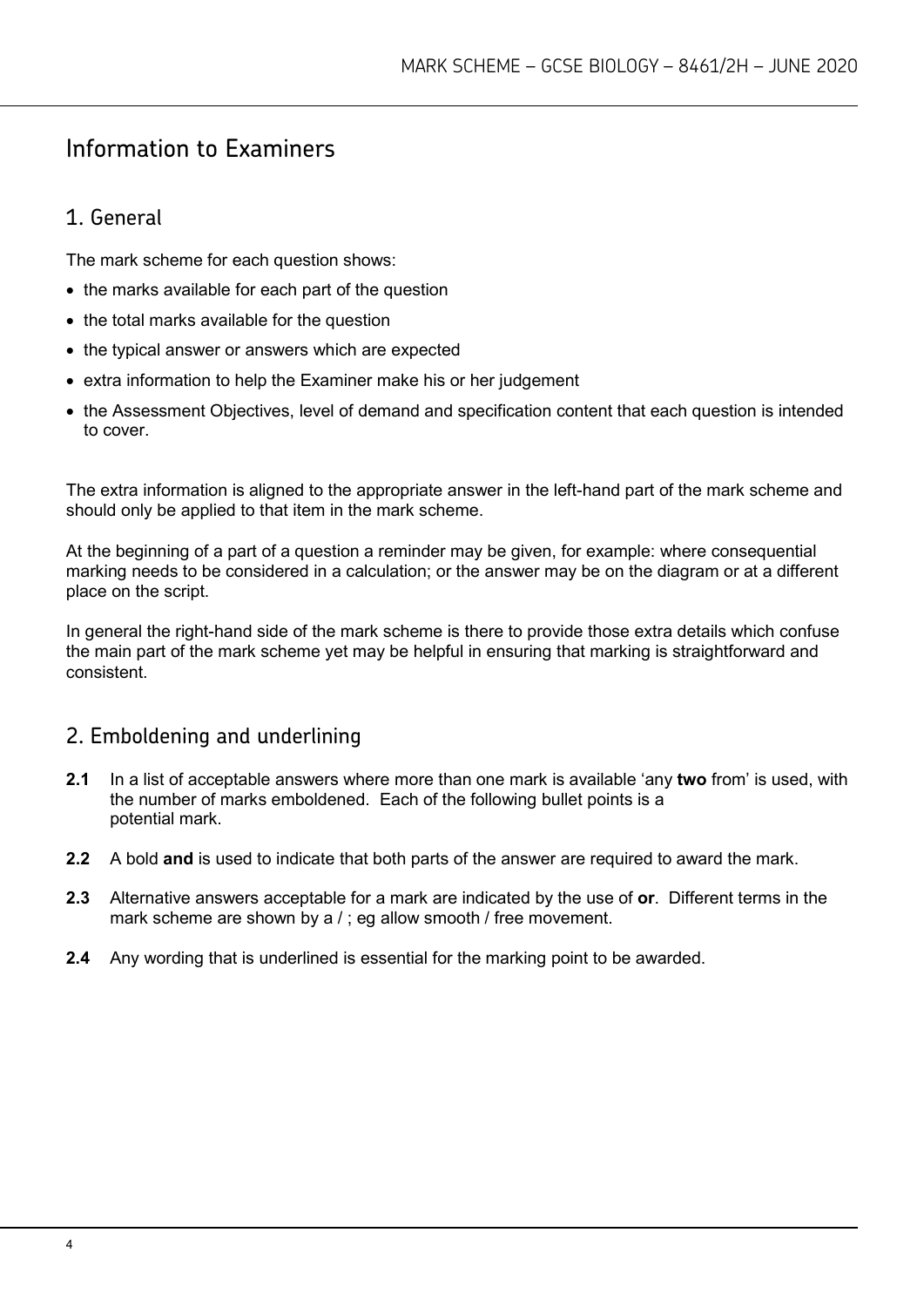### 3. Marking points

#### **3.1 Marking of lists**

This applies to questions requiring a set number of responses, but for which students have provided extra responses. The general principle to be followed in such a situation is that 'right + wrong = wrong'.

Each error/contradiction negates each correct response. So, if the number of error/contradictions equals or exceeds the number of marks available for the question, no marks can be awarded.

However, responses considered to be neutral (indicated as \* in example 1) are not penalised.

Example 1: What is the pH of an acidic solution?

| <b>Student</b> | <b>Response</b> | Marks<br>awarded |
|----------------|-----------------|------------------|
| 1              | green, 5        |                  |
| 2              | red*, 5         |                  |
| 3              | red*, 8         |                  |

Example 2: Name two planets in the solar system.

| Student | <b>Response</b>     | <b>Marks awarded</b> |
|---------|---------------------|----------------------|
|         | Neptune, Mars, Moon |                      |
| 2       | Neptune, Sun, Mars, | 0                    |
|         | Moon                |                      |

#### **3.2 Use of chemical symbols/formulae**

If a student writes a chemical symbol/formula instead of a required chemical name, full credit can be given if the symbol/formula is correct and if, in the context of the question, such action is appropriate.

#### **3.3 Marking procedure for calculations**

Marks should be awarded for each stage of the calculation completed correctly, as students are instructed to show their working. Full marks can, however, be given for a correct numerical answer, without any working shown.

#### **3.4 Interpretation of 'it'**

Answers using the word 'it' should be given credit only if it is clear that the 'it' refers to the correct subject.

**[1 mark]**

**[2 marks]**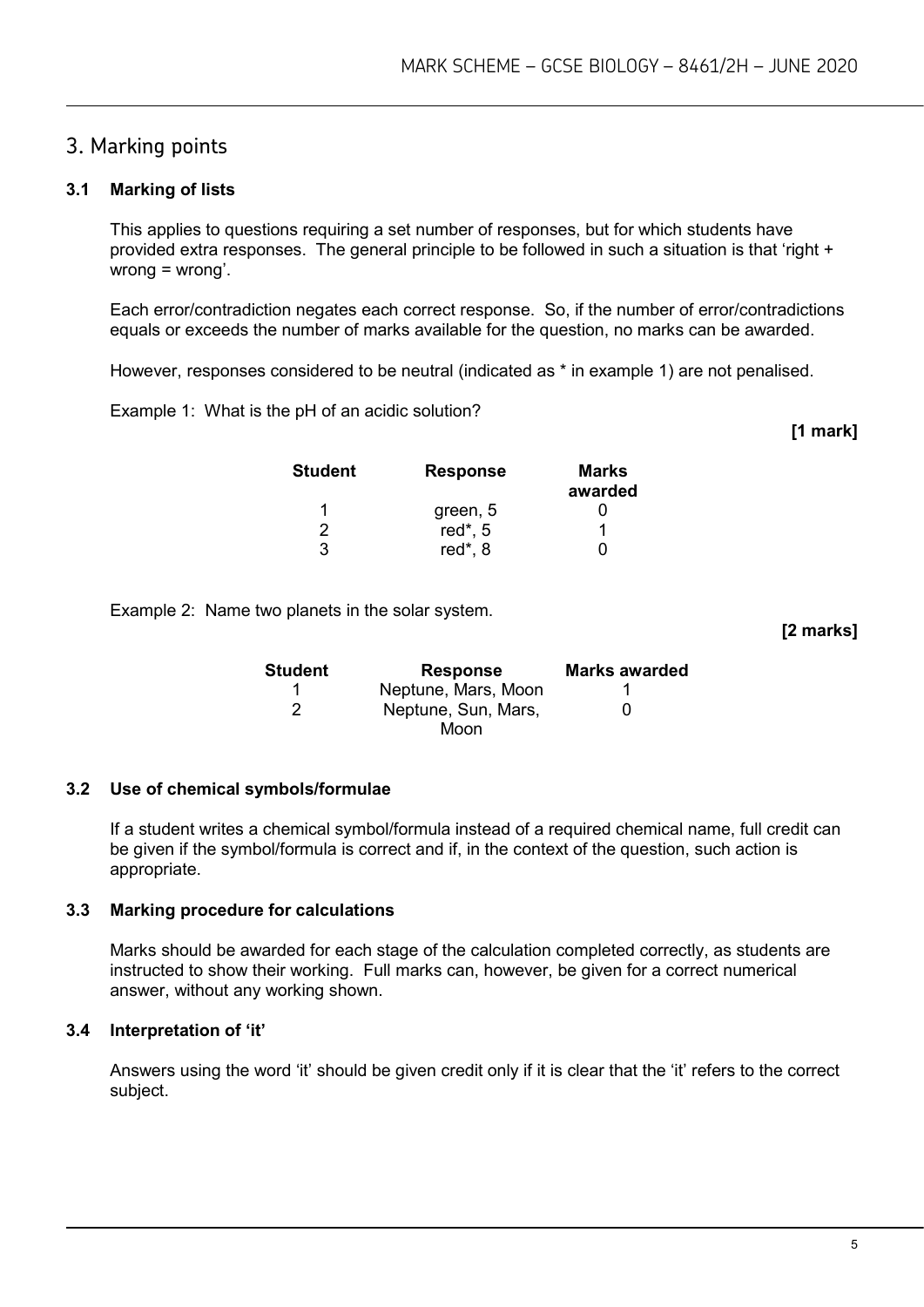#### **3.5 Errors carried forward**

Any error in the answers to a structured question should be penalised once only.

Papers should be constructed in such a way that the number of times errors can be carried forward is kept to a minimum. Allowances for errors carried forward are most likely to be restricted to calculation questions and should be shown by the abbreviation ecf in the marking scheme.

#### **3.6 Phonetic spelling**

The phonetic spelling of correct scientific terminology should be credited **unless** there is a possible confusion with another technical term.

#### **3.7 Brackets**

(…..) are used to indicate information which is not essential for the mark to be awarded but is included to help the examiner identify the sense of the answer required.

#### **3.8 Allow**

In the mark scheme additional information, 'allow' is used to indicate creditworthy alternative answers.

#### **3.9 Ignore**

Ignore is used when the information given is irrelevant to the question or not enough to gain the marking point. Any further correct amplification could gain the marking point.

#### **3.10 Do not accept**

Do **not** accept means that this is a wrong answer which, even if the correct answer is given as well, will still mean that the mark is not awarded.

#### 4. Level of response marking instructions

Extended response questions are marked on level of response mark schemes.

- Level of response mark schemes are broken down into levels, each of which has a descriptor.
- The descriptor for the level shows the average performance for the level.
- There are two marks in each level.

Before you apply the mark scheme to a student's answer, read through the answer and annotate it (as instructed) to show the qualities that are being looked for. You can then apply the mark scheme.

#### **Step 1: Determine a level**

Start at the lowest level of the mark scheme and use it as a ladder to see whether the answer meets the descriptor for that level. The descriptor for the level indicates the different qualities that might be seen in the student's answer for that level. If it meets the lowest level then go to the next one and decide if it meets this level, and so on, until you have a match between the level descriptor and the answer.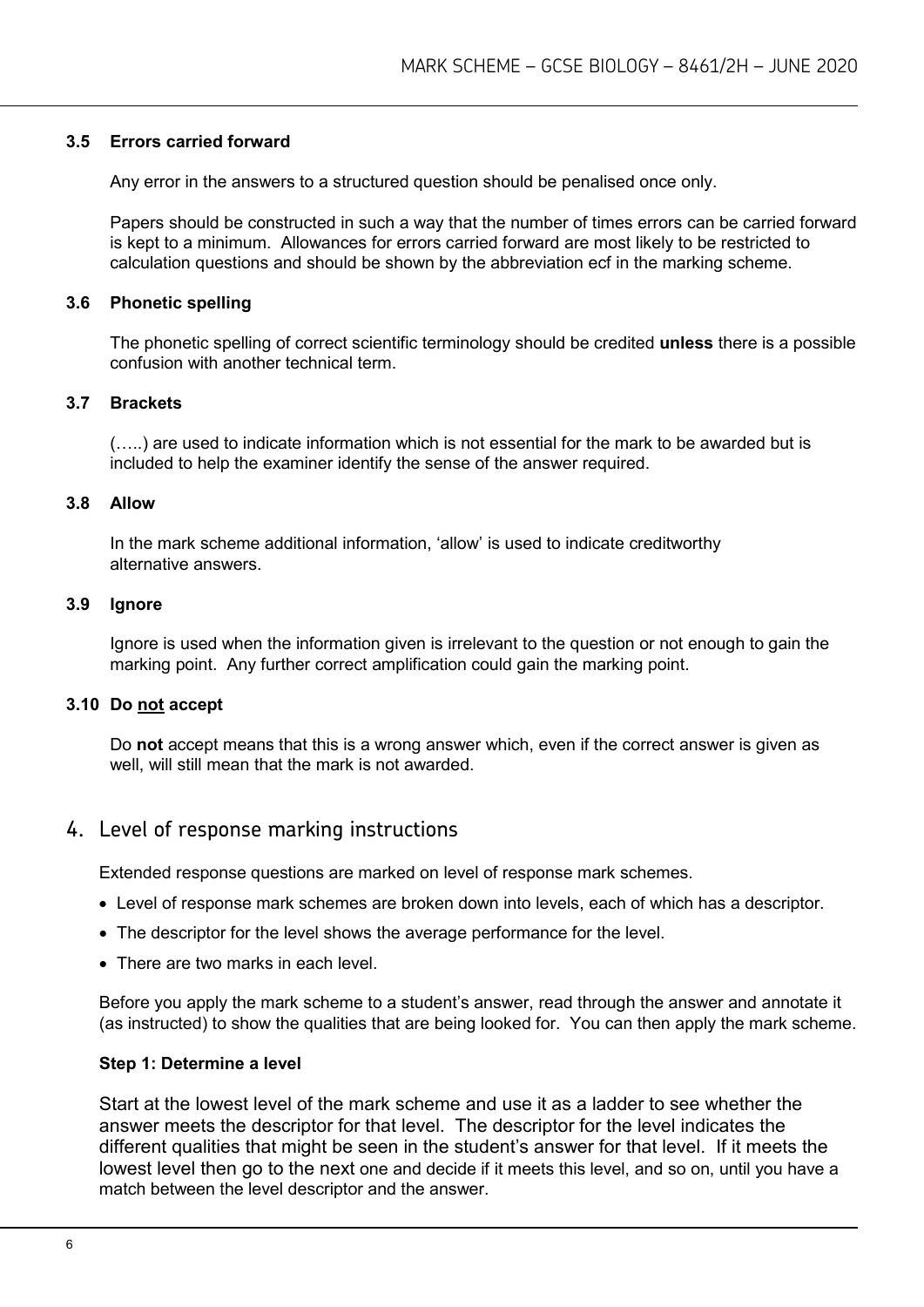When assigning a level you should look at the overall quality of the answer. Do **not** look to penalise small and specific parts of the answer where the student has not performed quite as well as the rest. If the answer covers different aspects of different levels of the mark scheme you should use a best fit approach for defining the level.

Use the variability of the response to help decide the mark within the level, ie if the response is predominantly level 2 with a small amount of level 3 material it would be placed in level 2 but be awarded a mark near the top of the level because of the level 3 content.

#### **Step 2: Determine a mark**

Once you have assigned a level you need to decide on the mark. The descriptors on how to allocate marks can help with this.

The exemplar materials used during standardisation will help. There will be an answer in the standardising materials which will correspond with each level of the mark scheme. This answer will have been awarded a mark by the Lead Examiner. You can compare the student's answer with the example to determine if it is the same standard, better or worse than the example. You can then use this to allocate a mark for the answer based on the Lead Examiner's mark on the example.

You may well need to read back through the answer as you apply the mark scheme to clarify points and assure yourself that the level and the mark are appropriate.

Indicative content in the mark scheme is provided as a guide for examiners. It is not intended to be exhaustive and you must credit other valid points. Students do **not** have to cover all of the points mentioned in the indicative content to reach the highest level of the mark scheme.

You should ignore any irrelevant points made. However, full marks can be awarded only if there are no incorrect statements that contradict a correct response.

An answer which contains nothing of relevance to the question must be awarded no marks.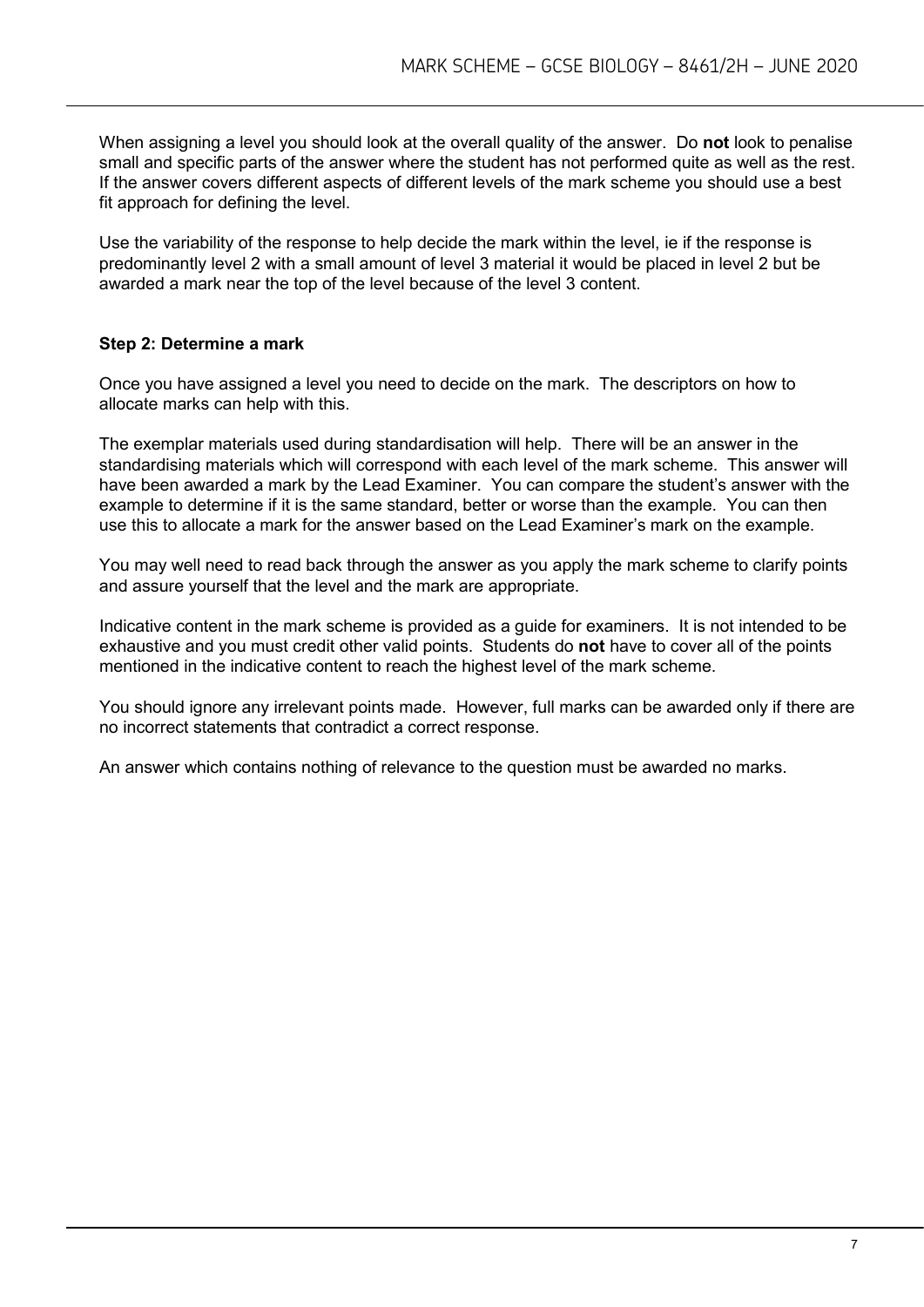| Question | <b>Answers</b>                                                                                                                                                                                                     | <b>Extra information</b>                                                                                                                                              | <b>Mark</b>    | <b>AO</b> /<br>Spec. Ref.                                  |
|----------|--------------------------------------------------------------------------------------------------------------------------------------------------------------------------------------------------------------------|-----------------------------------------------------------------------------------------------------------------------------------------------------------------------|----------------|------------------------------------------------------------|
| 01.1     | bacteria<br>fungi                                                                                                                                                                                                  | allow singular<br>allow mould<br>ignore microbes / germs /<br>decomposers<br>do not accept viruses                                                                    | 1<br>1         | AO <sub>1</sub><br>4.7.2.2<br>4.7.2.3                      |
| 01.2     | fatty $acid(s)$                                                                                                                                                                                                    |                                                                                                                                                                       | 1              | AO <sub>2</sub><br>4.7.2.3<br>4.2.2.1<br>RPA <sub>10</sub> |
| 01.3     | any one from:<br>• universal indicator (paper /<br>solution)<br>• pH meter                                                                                                                                         | allow UI (paper / solution)<br>ignore pH paper unqualified<br>allow pH probe<br>ignore datalogger unqualified<br>ignore Cresol red<br>ignore phenolphthalein / litmus | 1              | AO <sub>1</sub><br>4.7.2.3<br>RPA <sub>10</sub>            |
| 01.4     | any two from:<br>• volume of milk<br>• exposure to air / oxygen<br>• sterilise test tubes<br>• treatment of milk before<br>investigation<br>freshness / age of milk (at<br>start)<br>• time of day pH was measured | allow amount of milk<br>allow bungs on test tubes<br>allow example such as<br>pasteurised or not<br>allow starting pH of milk                                         | $\overline{2}$ | AO <sub>1</sub><br>4.7.2.3<br>RPA <sub>10</sub>            |
| 01.5     | almond (milk)                                                                                                                                                                                                      |                                                                                                                                                                       | 1              | AO <sub>3</sub><br>4.7.2.3<br>RPA10                        |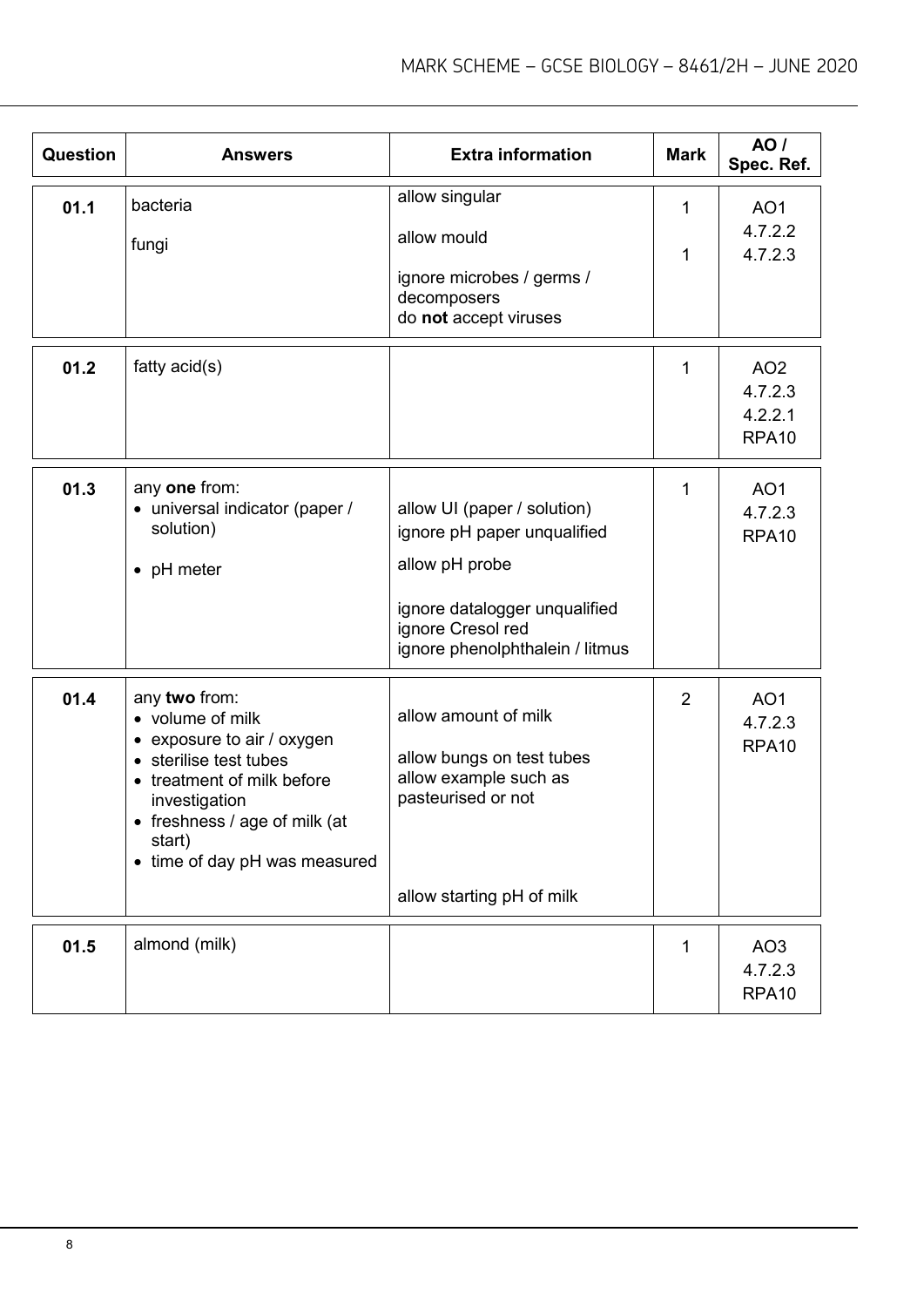| 01.6 | as temperature increases up to<br>15 °C the time taken (to reach<br>pH 5) decreases<br>above 15 $\degree$ C the time taken (to<br>reach pH 5) stays the same                                                                                                                               | allow converse                                                                                                                                                                                                          | 1<br>1         | AO <sub>2</sub><br>4.7.2.3<br>RPA <sub>10</sub>            |
|------|--------------------------------------------------------------------------------------------------------------------------------------------------------------------------------------------------------------------------------------------------------------------------------------------|-------------------------------------------------------------------------------------------------------------------------------------------------------------------------------------------------------------------------|----------------|------------------------------------------------------------|
|      |                                                                                                                                                                                                                                                                                            | if no other mark awarded allow 1<br>mark for as temperature<br>increases the time taken (to<br>reach $5^{\circ}$ C) decreases and then<br>stays the same                                                                |                |                                                            |
| 01.7 | any one from:<br>• bacteria / microbes /<br>microorganisms / fungi<br>dividing faster (when warmer)<br>• reactions (in the bacteria) are<br>happening faster (to decay<br>milk)                                                                                                            | allow converse if clearly<br>describing $5^{\circ}$ C<br>allow number of bacteria /<br>microbes / microorganisms /<br>fungi increasing (when warmer)<br>allow more bacteria microbes /<br>microorganisms / fungi        | 1              | AO <sub>2</sub><br>4.7.2.3<br>4.1.1.6<br>RPA <sub>10</sub> |
|      | (because there is) more<br>(kinetic) energy<br>enzyme activity is higher (at<br>10 °C than at 5 °C)                                                                                                                                                                                        | allow particles move faster<br>allow more collisions between<br>particles<br>allow enzymes work faster<br>ignore enzymes work better                                                                                    |                |                                                            |
| 01.8 | any two from:<br>• different concentration / type<br>of fat / lipid<br>• different concentration / type<br>of proteins / carbohydrate /<br>sugar<br>• different (amount / type of)<br>bacteria present<br>• may have been pasteurised<br>by a different process<br>• different starting pH | allow different amounts of fat /<br>lipid<br>allow different amounts of<br>proteins / carbohydrate / sugar<br>allow may have been treated in<br>different ways (before the<br>investigation)<br>ignore different oxygen | $\overline{2}$ | AO <sub>3</sub><br>4.7.2.3<br>RPA <sub>10</sub>            |
|      |                                                                                                                                                                                                                                                                                            | concentration                                                                                                                                                                                                           |                |                                                            |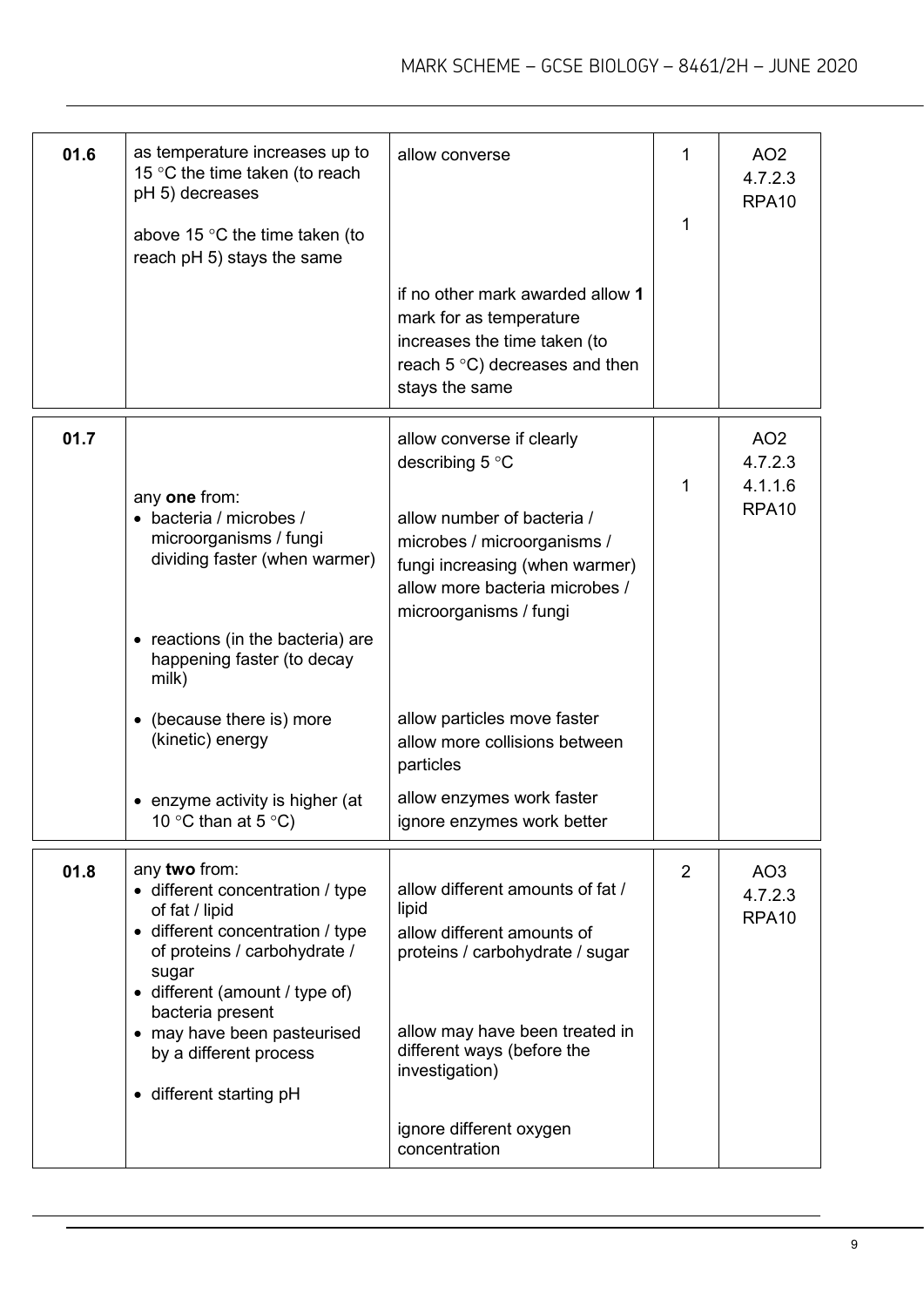| 01.9         | determine the types of bacteria<br>present in the milk |    | AO <sub>3</sub><br>4.7.2.3<br>RPA <sub>10</sub> |
|--------------|--------------------------------------------------------|----|-------------------------------------------------|
| <b>Total</b> |                                                        | 13 |                                                 |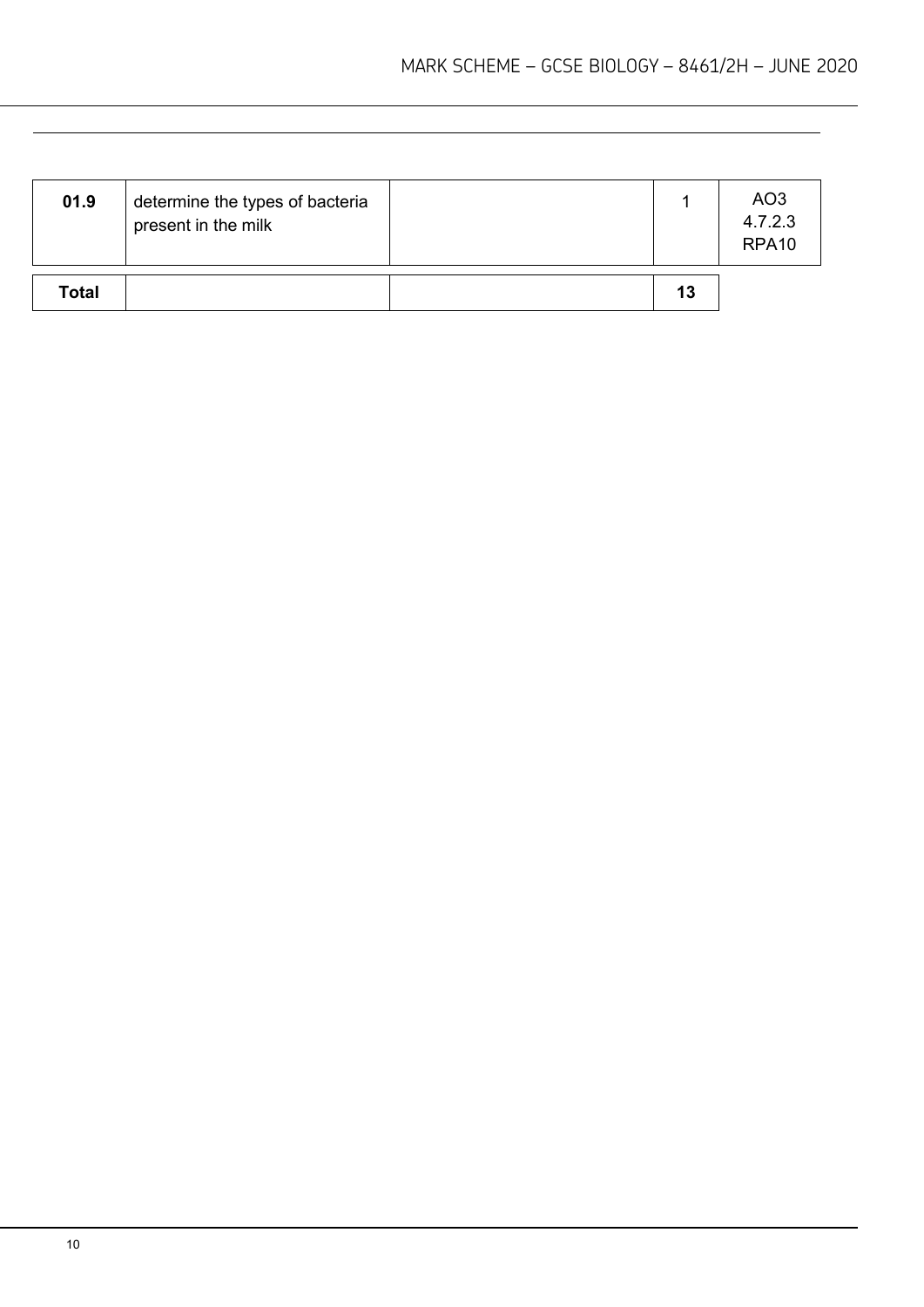| Question             | <b>Answers</b>                                          | <b>Extra information</b>                                                             | <b>Mark</b>  | <b>AO</b> /<br>Spec. Ref.             |
|----------------------|---------------------------------------------------------|--------------------------------------------------------------------------------------|--------------|---------------------------------------|
| 02.1                 | 6.0<br>$\overline{1.6}$                                 | allow a range of 5.9 to 6.1 for<br>6.0                                               | $\mathbf{1}$ | AO <sub>2</sub><br>4.7.3.2            |
|                      | 3.75                                                    | do not accept if a unit is given<br>if no other marks awarded, allow                 | 1            |                                       |
|                      |                                                         | a correct answer using a value<br>of 5.8 or 6.2 for 1 mark                           |              |                                       |
| 02.2                 | $2.5 - 1.6$<br>50                                       | allow<br>0.9<br>50                                                                   | 1            | AO <sub>2</sub><br>4.7.3.2            |
|                      | 0.018 (billion per year)                                |                                                                                      | 1            |                                       |
| 02.3<br>view<br>with | suitable extrapolation line on<br>Figure 2              | allow straight extrapolation                                                         | 1            | AO <sub>2</sub><br>4.7.3.2            |
| Figure 2             | reading taken at 2050 from<br>student's line            | allow a tolerance of $\pm \frac{1}{2}$ small<br>square                               | 1            |                                       |
|                      |                                                         | allow 1 mark for 10 billion if no<br>extrapolation drawn                             |              |                                       |
| 02.4                 | fewer fish caught or limit the<br>number of fish caught | allow a method of doing this, eg<br>increase mesh size or do not<br>catch young fish | 1            | AO <sub>1</sub><br>4.7.5.1<br>4.7.5.3 |
|                      | (remaining fish) can reproduce                          | allow more fish (survive to)<br>reproduce                                            | 1            |                                       |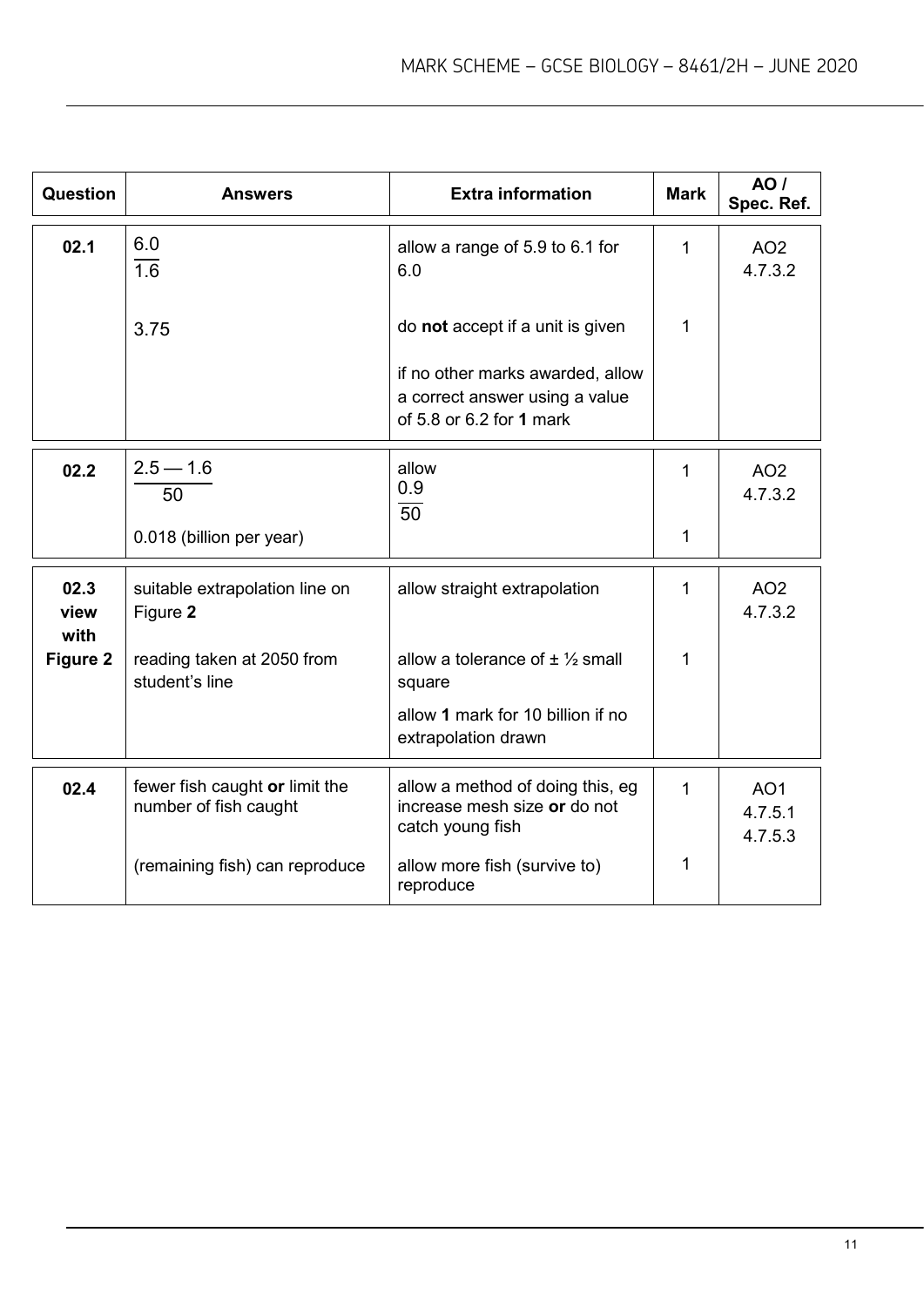| Question | <b>Answers</b>                                                                                                                                                                                                                                                                                                                                                                                                                                                                                                                                                                                                                                                                                                                                                                                                                                                                                                                                                                                                                                              | <b>Mark</b> | <b>AO</b> /<br>Spec. Ref.     |
|----------|-------------------------------------------------------------------------------------------------------------------------------------------------------------------------------------------------------------------------------------------------------------------------------------------------------------------------------------------------------------------------------------------------------------------------------------------------------------------------------------------------------------------------------------------------------------------------------------------------------------------------------------------------------------------------------------------------------------------------------------------------------------------------------------------------------------------------------------------------------------------------------------------------------------------------------------------------------------------------------------------------------------------------------------------------------------|-------------|-------------------------------|
| 02.5     | Level 2: Scientifically relevant facts, events or processes are<br>identified and given in detail to form an accurate account.                                                                                                                                                                                                                                                                                                                                                                                                                                                                                                                                                                                                                                                                                                                                                                                                                                                                                                                              | $4-6$       | AO <sub>1</sub><br>4.7.3.1    |
|          | Level 1: Facts, events or processes are identified and simply<br>stated but their relevance is not clear.                                                                                                                                                                                                                                                                                                                                                                                                                                                                                                                                                                                                                                                                                                                                                                                                                                                                                                                                                   | $1 - 3$     | 4.7.3.2<br>4.7.3.3<br>4.7.3.4 |
|          | No relevant content                                                                                                                                                                                                                                                                                                                                                                                                                                                                                                                                                                                                                                                                                                                                                                                                                                                                                                                                                                                                                                         | 0           | 4.7.3.6<br>4.7.3.5            |
|          | <b>Indicative content</b><br>human land use<br>• increasing population requires more food<br>• crops / livestock for food<br>• farming crops for biofuels<br>• peat use as compost<br>• peat use as fuel<br>• increased use of pesticide / insecticide / herbicide / fertilisers<br>• use of free-range / organic methods increases land use (for<br>same yield)<br>link to biodiversity<br>• deforestation<br>• monocultures<br>• loss of hedgerows (to make fields larger)<br>• loss of habitat<br>• consequence of loss of habitat eg (change in) migration<br>• fertiliser run off polluting water<br>• use of pesticide / insecticide / herbicide reduces insects / plants<br>which damages food chains<br>• more soil erosion<br>link to atmospheric pollution<br>• more carbon dioxide (from farm animals / machinery)<br>• more methane (from cows)<br>• climate change or global warming<br>• example of impact on biodiversity<br>$\bullet$ acid rain<br>• desertification<br>Answers referring to only land use or only biodiversity are level 1 |             | 4.7.5.1<br>4.7.5.2            |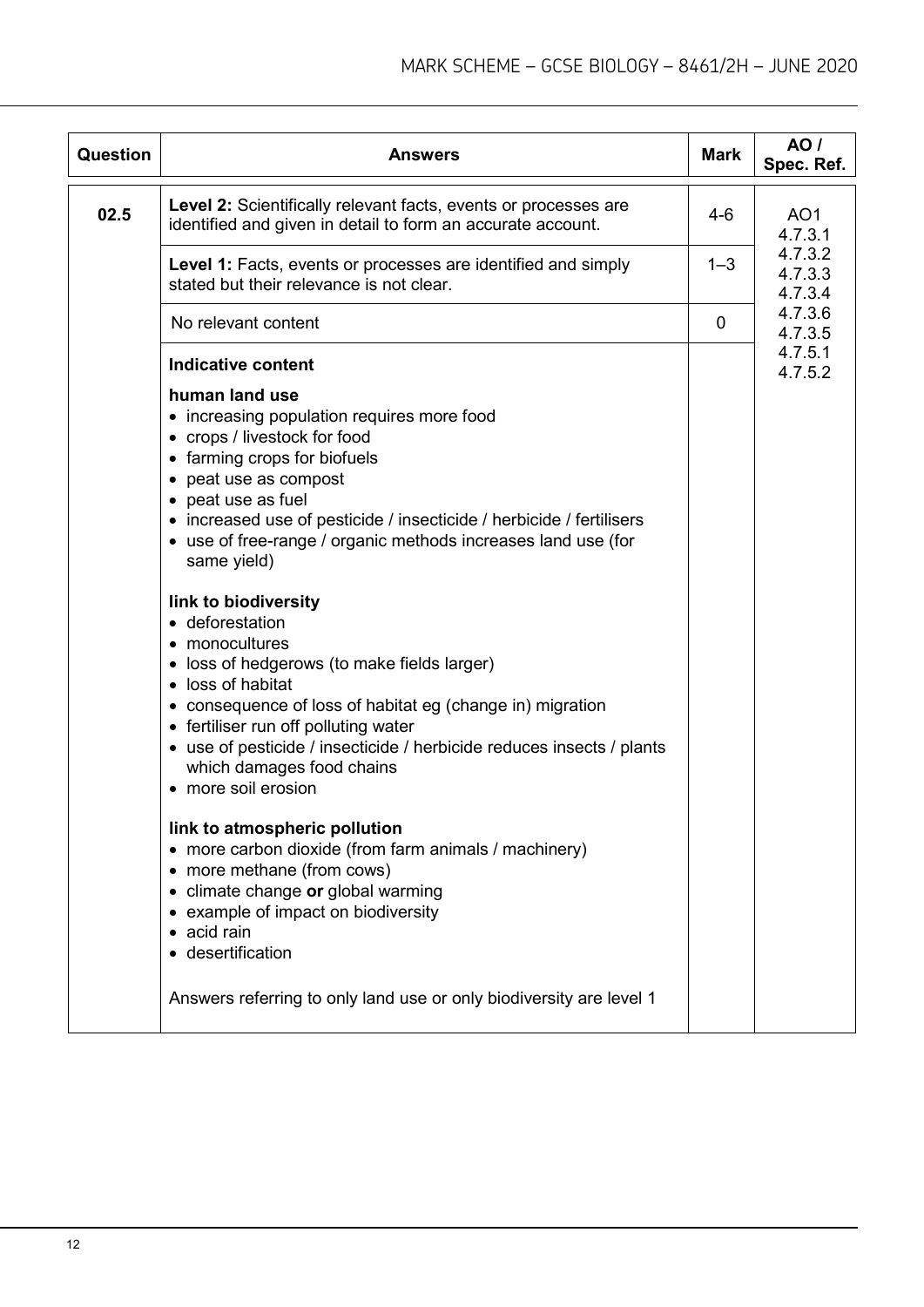| 02.6         | golden rice has improved<br>nutritional value                                                                                                                                                                                                                                                |                                                                                                                                                                                                                                        | 1  | AO <sub>1</sub><br>4.7.5.4 |
|--------------|----------------------------------------------------------------------------------------------------------------------------------------------------------------------------------------------------------------------------------------------------------------------------------------------|----------------------------------------------------------------------------------------------------------------------------------------------------------------------------------------------------------------------------------------|----|----------------------------|
| 02.7         | any one from:<br>• gene may contaminate / enter<br>other breeds / species<br>• reduction / extinction of<br>population of wild / traditional<br>rice<br>• reduction / extinction of<br>population of flowers / insects<br>• high cost of seeds<br>• may have too much vitamin A<br>(in diet) | ignore references to religious<br>beliefs<br>allow decrease in<br>biodiversity<br>allow decrease in gene pool<br>allow may harm (human) health<br>allow may cause side effects (on<br>humans)<br>ignore may harm humans<br>unqualified | 1  | AO <sub>3</sub><br>4.6.2.4 |
| <b>Total</b> |                                                                                                                                                                                                                                                                                              |                                                                                                                                                                                                                                        | 16 |                            |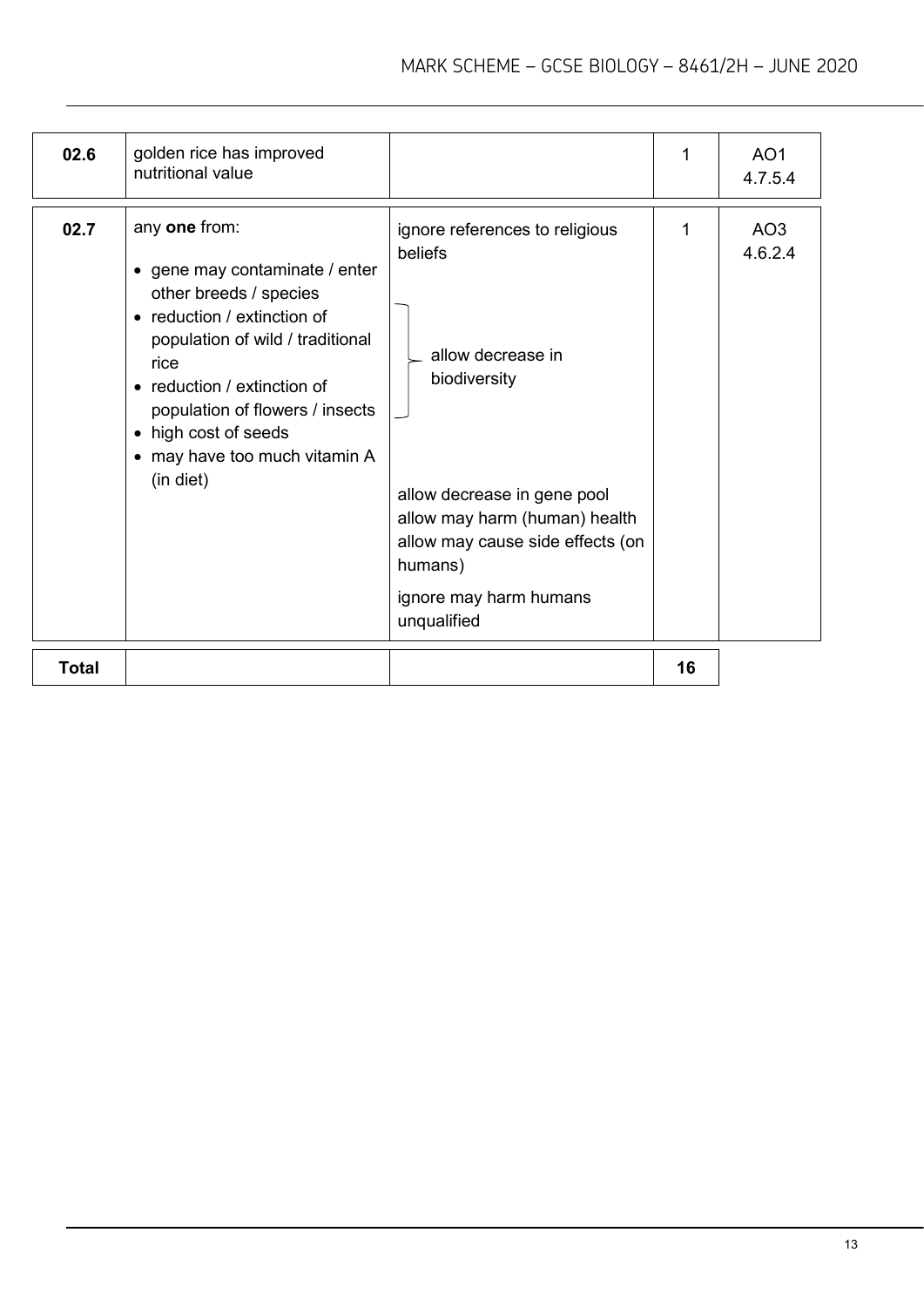| <b>Question</b> | Answers                                                                                                                                                                     | <b>Extra information</b>                                                                                                        | <b>Mark</b>    | AO /<br>Spec. Ref.                 |
|-----------------|-----------------------------------------------------------------------------------------------------------------------------------------------------------------------------|---------------------------------------------------------------------------------------------------------------------------------|----------------|------------------------------------|
| 03.1            | to increase fruit size                                                                                                                                                      |                                                                                                                                 | 1              | AO <sub>1</sub><br>4.5.4.2         |
|                 | to promote flower production                                                                                                                                                |                                                                                                                                 | 1              |                                    |
| 03.2            | any two from:<br>• keep temperature the same<br>(for all dishes)                                                                                                            | allow move equal distance or<br>away from radiator or turn off<br>radiator or use heat shield<br>between lamp and seedlings     | $\overline{2}$ | AO <sub>3</sub><br>4.5.4.1<br>RPA8 |
|                 | • use equal numbers of<br>seedlings (in each dish)<br>• use seedlings of the same<br>(initial) height<br>• use more seedlings in each<br>dish<br>• give all dishes the same | allow use seedlings of the same<br>(initial) size<br>allow give all dishes the same                                             |                |                                    |
|                 | volume of water<br>• use seed(ling)s of the same<br>species                                                                                                                 | amount of water<br>allow use seed(ling)s of the<br>same type                                                                    |                |                                    |
|                 | • measure light intensity                                                                                                                                                   | allow measure distance from<br>lamp<br>allow put lamp above each dish<br>and use different light intensity<br>or power for each |                |                                    |
|                 |                                                                                                                                                                             | allow same concentration of<br>mineral ions or named example<br>ignore nutrients / food                                         |                |                                    |
|                 |                                                                                                                                                                             | do not accept keep the same<br>light intensity                                                                                  |                |                                    |
| 03.3            | any one from:<br>• use a piece(s) of thread /<br>string and measure length of<br>thread (with ruler)<br>• straighten seedling / shoot                                       | allow use a piece of thread and<br>(put the thread against) a ruler                                                             | 1              | AO <sub>2</sub><br>4.5.4.1<br>RPA8 |
|                 | and measure (with ruler)<br>• measure with a flexible ruler<br>or a tape measure                                                                                            | allow straighten seedling against<br>a ruler<br>allow use a flexible ruler or a<br>tape measure                                 |                |                                    |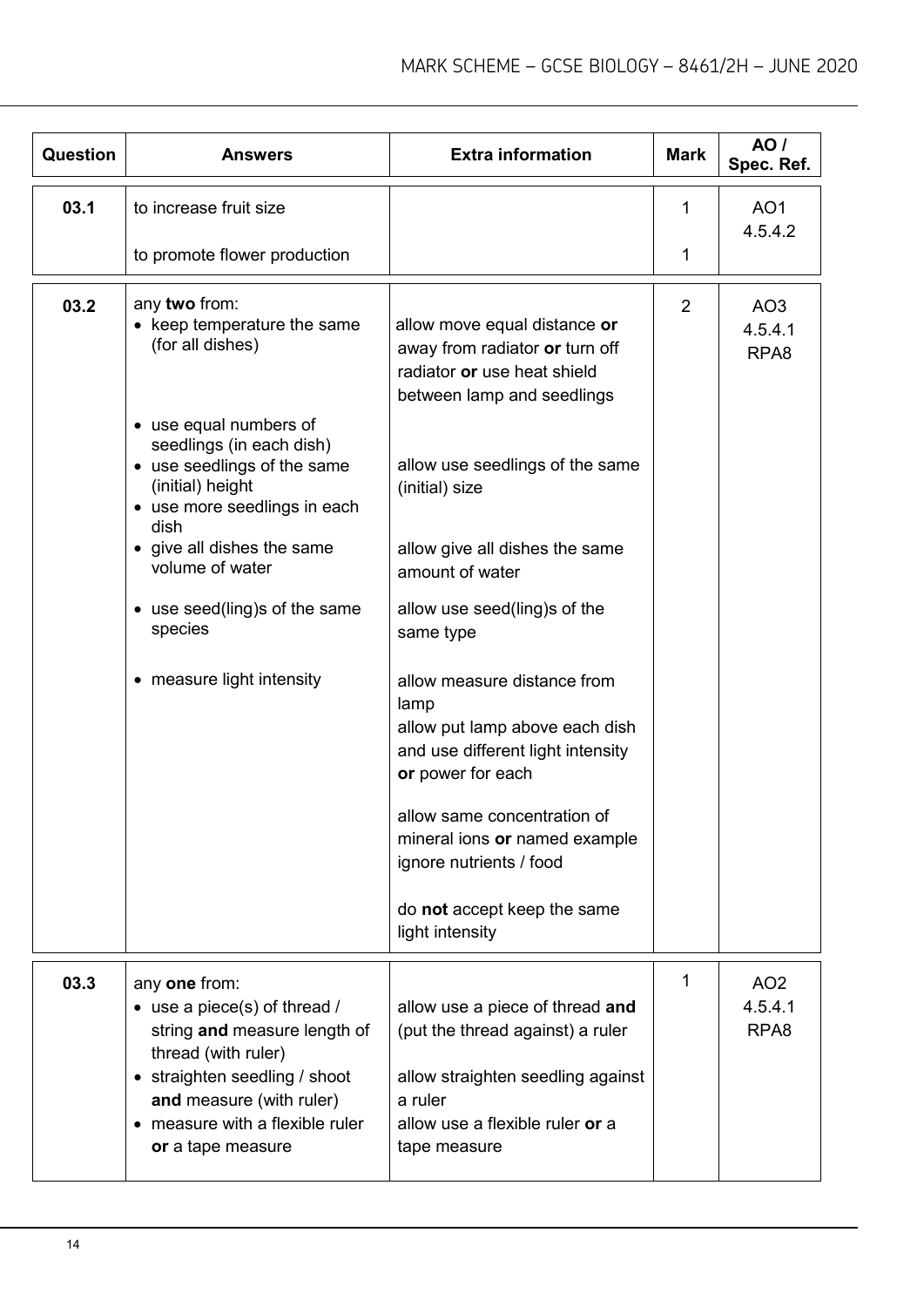| 03.4         |                                                            | reference to side only needed<br>once                                                                                                            |   | 4.5.4.1<br>RPA <sub>8</sub>           |
|--------------|------------------------------------------------------------|--------------------------------------------------------------------------------------------------------------------------------------------------|---|---------------------------------------|
|              | (side nearest the lamp) receives<br>more light (on side P) | allow side Q receives less light<br>allow side $Q$ is in the shade<br>ignore side P is in the light                                              | 1 | AO <sub>2</sub>                       |
|              | (therefore) unequal distribution<br>of auxin               | allow more auxin on side Q<br>allow (so) more auxin present<br>on side away from the lamp<br>do not accept more auxin on<br>light side or side P | 1 | AO <sub>1</sub>                       |
|              | (auxin causes) more growth on<br>side away from the lamp   | allow more growth on side Q<br>allow (auxin causes) cell<br>elongation on side away from<br>the light                                            | 1 | AO <sub>2</sub>                       |
|              |                                                            | ignore mechanism of auxin<br>action                                                                                                              |   |                                       |
| 03.5         | ethene is released from<br>bananas                         | allow ethylene is released from<br>bananas<br>allow the hormone is ethene /<br>ethylene                                                          | 1 | AO <sub>2</sub><br>4.5.4.1<br>4.5.4.2 |
| <b>Total</b> |                                                            |                                                                                                                                                  | 9 |                                       |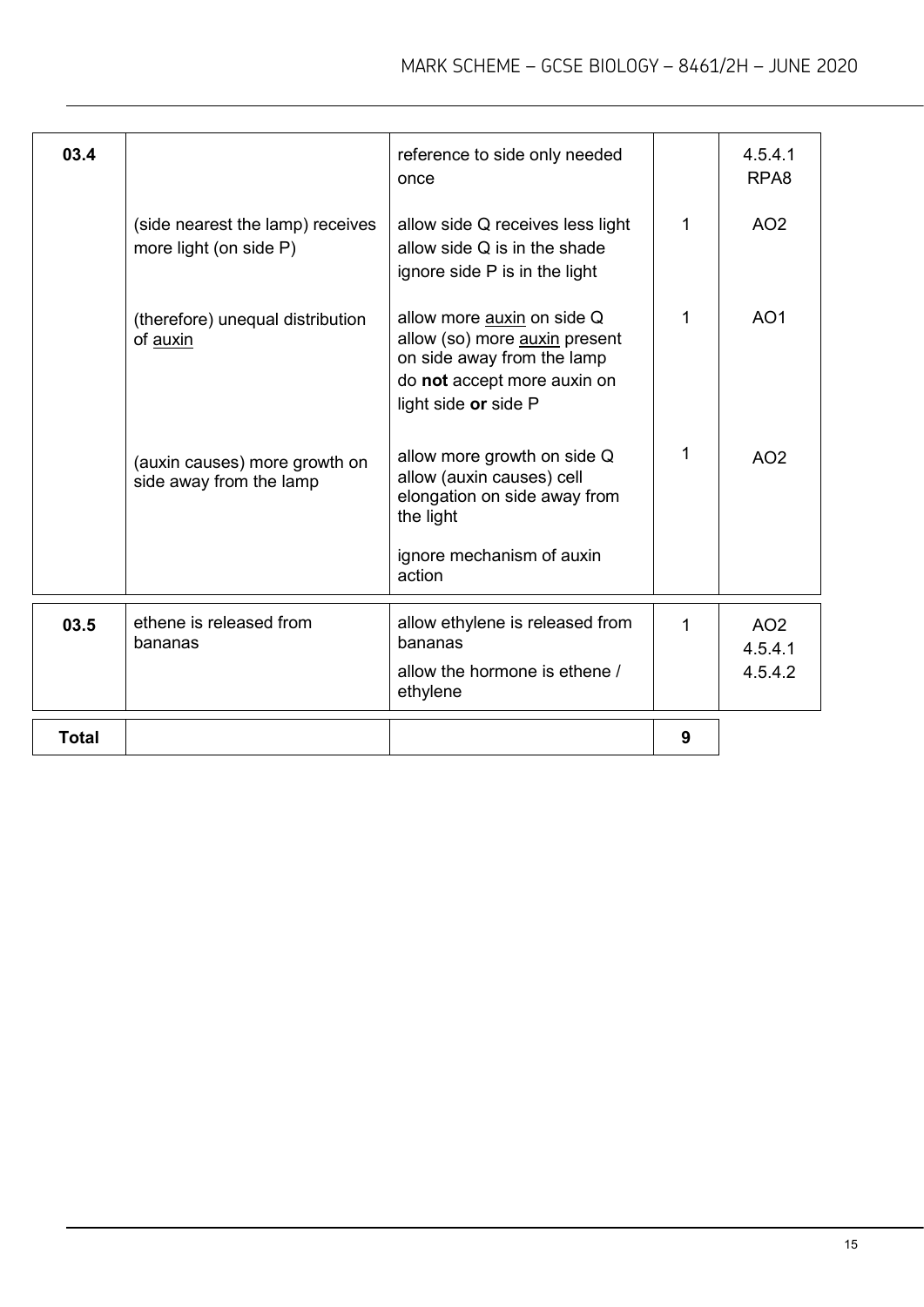| <b>Question</b> | <b>Answers</b>                                    | <b>Extra information</b>                                                                           | <b>Mark</b> | AO/<br>Spec. Ref.                     |
|-----------------|---------------------------------------------------|----------------------------------------------------------------------------------------------------|-------------|---------------------------------------|
| 04.1            | many (joined) nucleotides or<br>monomers          | allow (long) molecule / chain<br>made of repeating units                                           | 1           | AO <sub>1</sub><br>4.6.1.4<br>4.6.1.5 |
| 04.2            | phosphate                                         | ignore phosphorus                                                                                  | 1           | AO <sub>1</sub><br>4.6.1.5            |
|                 | (phosphate attached to a) sugar                   | allow deoxyribose / pentose                                                                        | 1           |                                       |
|                 | (which has 1 of 4) base(s)<br>(attached to sugar) | allow 2 marks if position of<br>sugar / phosphate / base is<br>incorrect                           | 1           |                                       |
|                 | (bases) are A, C, G and T                         | allow bases are adenine,<br>cytosine, guanine and thymine<br>do not accept thiamine /<br>adenosine | 1           |                                       |
|                 |                                                   | allow description of a pair of<br>nucleotides                                                      |             |                                       |
| 04.3            |                                                   | an incorrect answer for one step<br>does not prevent allocation of<br>marks for subsequent steps   |             | AO <sub>2</sub><br>4.6.1.4<br>4.6.1.5 |
|                 | $0.34 \times 12000000000$                         |                                                                                                    | 1           |                                       |
|                 | 4 080 000 000                                     |                                                                                                    | 1           |                                       |
|                 | 4 080 000 000<br>1 000 000 000                    | allow conversion from nm to m<br>at any point in the calculation                                   | 1           |                                       |
|                 | $4.08$ (m)                                        |                                                                                                    | 1           |                                       |
|                 | $2.04$ (m)<br>(divided by 2 due to base pairs)    | allow division by 2 at any point<br>in the calculation                                             | 1           |                                       |
| 04.4            | (non-coding parts) can switch<br>genes on / off   |                                                                                                    | 1           | AO <sub>1</sub><br>4.6.1.5            |
| <b>Total</b>    |                                                   |                                                                                                    | 11          |                                       |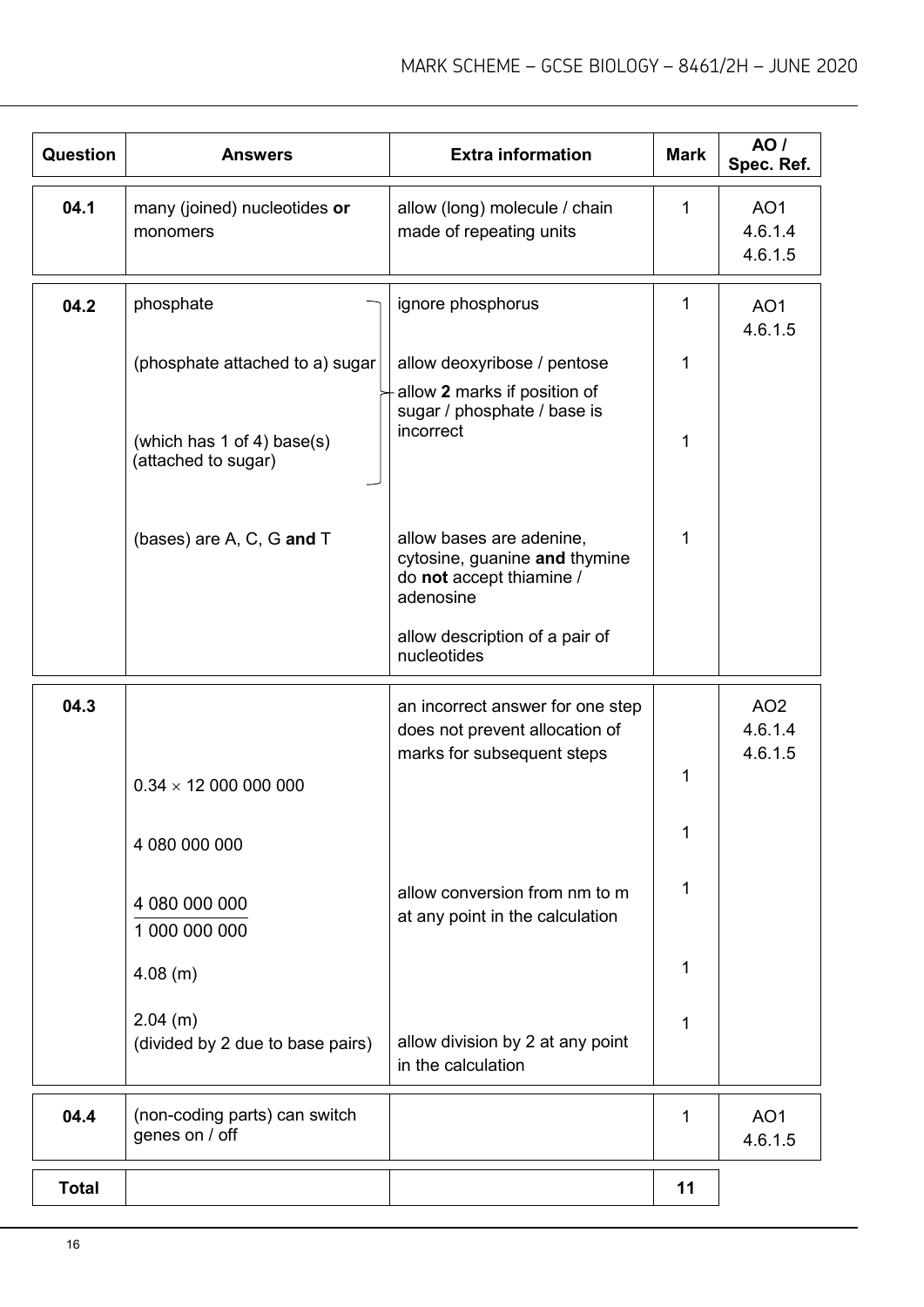| Question | <b>Answers</b>                                                                                                                                                                   | <b>Extra information</b>                                                                                                                                                                                                                                                                                                                               | <b>Mark</b> | <b>AO</b> /<br>Spec. Ref.                        |
|----------|----------------------------------------------------------------------------------------------------------------------------------------------------------------------------------|--------------------------------------------------------------------------------------------------------------------------------------------------------------------------------------------------------------------------------------------------------------------------------------------------------------------------------------------------------|-------------|--------------------------------------------------|
| 05.1     | any three from:<br>• mitosis produces two<br>(daughter) cells but meiosis<br>produces four (daughter) cells<br>one cell division in mitosis but<br>two cell divisions in meiosis | answers must be comparative                                                                                                                                                                                                                                                                                                                            | 3           | AO <sub>1</sub><br>4.6.1.1<br>4.6.1.2<br>4.1.2.2 |
|          | • mitosis produces cells with<br>two of each chromosome, but<br>meiosis produces cells with<br>one of each chromosome                                                            | allow mitosis produces diploid<br>cells but meiosis produces<br>haploid cells<br>allow mitosis maintains the<br>number of chromosomes or<br>mass of DNA or mass of genetic<br>material but meiosis halves the<br>number / mass<br>allow mitosis produces cells with<br>23 pairs or 46 chromosomes but<br>meiosis produces cells with 23<br>chromosomes |             |                                                  |
|          | • mitosis produces genetically<br>identical cells, but meiosis<br>produced genetically different<br>cells                                                                        | allow other correct differences<br>between the processes of<br>mitosis and meiosis                                                                                                                                                                                                                                                                     |             |                                                  |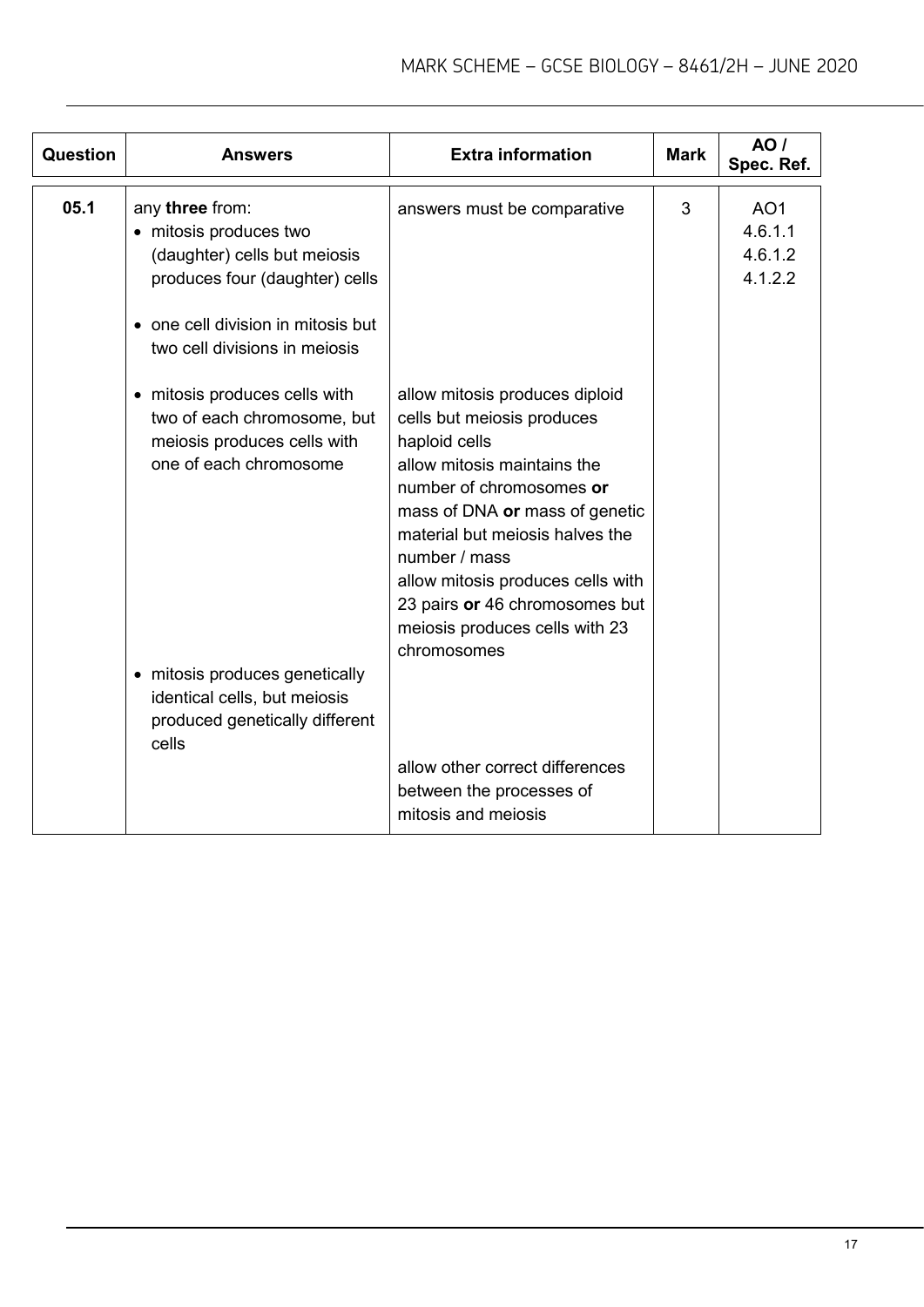| 05.2 | any one from:<br>• DNA doubles / copies /<br>replicates (once)<br>• increase in the number of<br>mitochondria / ribosomes /<br>sub-cellular structures | allow chromosomes or genetic<br>material or genetic information<br>double / replicate / are copied<br>ignore mitochondria / ribosomes<br>are copied / duplicated<br>allow chromosomes /<br>chromatids pulled to side (of<br>cell)<br>allow other correct similarities<br>between the processes of<br>mitosis and meiosis | 1      | AO <sub>1</sub><br>4.6.1.1<br>4.6.1.2<br>4.1.2.2         |
|------|--------------------------------------------------------------------------------------------------------------------------------------------------------|--------------------------------------------------------------------------------------------------------------------------------------------------------------------------------------------------------------------------------------------------------------------------------------------------------------------------|--------|----------------------------------------------------------|
| 05.3 | Dd / dD                                                                                                                                                | allow heterozygous                                                                                                                                                                                                                                                                                                       | 1      | AO3<br>4.6.1.6<br>4.6.1.7                                |
|      | has D because has Dupuytren's<br>and has d because child /<br>person 6 is homozygous<br>recessive or does not have<br>Dupuytren's or is dd             | allow has <b>D</b> because has<br>Dupuytren's and person 1 and<br>person 2 both passed <b>d</b> to child<br>/ person 6<br>allow has <b>D</b> because has<br>Dupuytren's and cannot be<br>homozygous / DD or all the<br>children would have Dupuytren's                                                                   | 1      |                                                          |
| 05.4 | male / person 7 gametes<br>correct: <b>D</b> and <b>d</b><br>female / person 8 gametes                                                                 | allow 1 mark for both sets<br>of gametes correct if                                                                                                                                                                                                                                                                      | 1<br>1 | 4.6.1.6<br>4.6.1.7<br>AO <sub>2</sub><br>AO <sub>2</sub> |
|      | correct: <b>d</b> and <b>d</b><br>correct derivation of offspring<br>genotypes:                                                                        | parents not identified<br>allow correct derivation of<br>offspring genotypes from                                                                                                                                                                                                                                        | 1      | AO <sub>2</sub>                                          |
|      | <b>Dd</b><br><b>Dd</b><br>dd<br>dd<br>offspring with Dupuytren's<br>identified                                                                         | incorrect gametes<br>allow correct for genotypes<br>stated in mp3                                                                                                                                                                                                                                                        | 1      | AO <sub>2</sub>                                          |
|      | probability correct from the<br>correct identification given                                                                                           | allow probability correct from<br>offspring genotypes if<br>identification not given                                                                                                                                                                                                                                     | 1      | AO <sub>3</sub>                                          |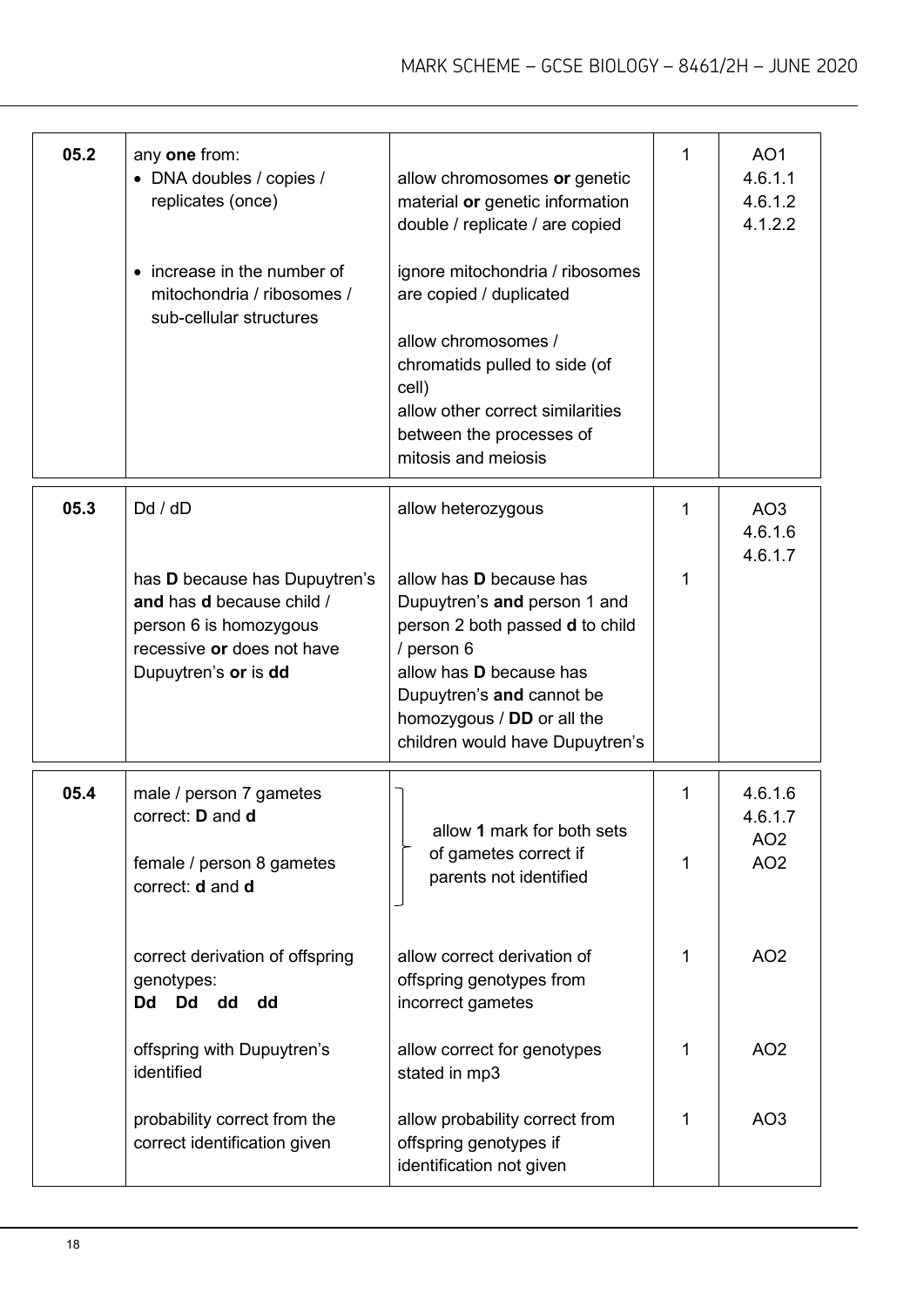| 05.5  | female(s) / person(s) $3 / 11 / 12$<br>have Dupuytren's                                                                                                | allow some females have<br>Dupuytren's                                                                                                                                     |    | AO3<br>4.6.1.6<br>4.6.1.7<br>4.6.1.8 |
|-------|--------------------------------------------------------------------------------------------------------------------------------------------------------|----------------------------------------------------------------------------------------------------------------------------------------------------------------------------|----|--------------------------------------|
|       | females don't have Y<br>chromosome<br>or<br>Dupuytren's is passed from<br>fathers / 1 / 7 to daughters / 3 /<br>12, (so is not on the Y<br>chromosome) | allow only males have Y<br>chromosomes<br>allow females are XX<br>allow Dupuytren's is passed<br>from mothers / 11 to children /<br>15, (so is not on the Y<br>chromosome) |    |                                      |
| Total |                                                                                                                                                        |                                                                                                                                                                            | 13 |                                      |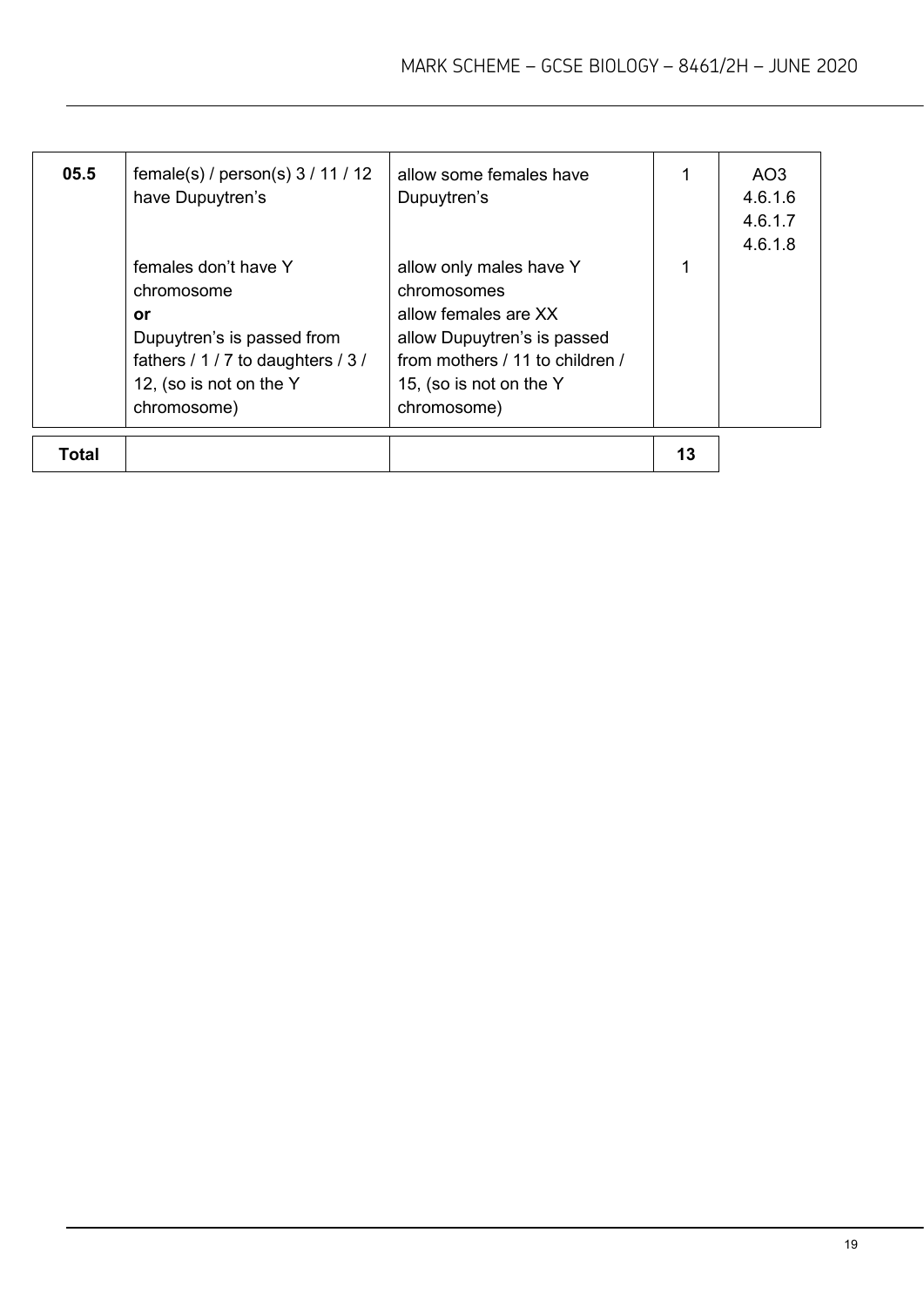| <b>Question</b> | <b>Answers</b>                                                                                                                                                                                                                                                                                                             | <b>Extra information</b>                                                                                                                                                                                                                        | <b>Mark</b> | AO/<br>Spec. Ref.                     |
|-----------------|----------------------------------------------------------------------------------------------------------------------------------------------------------------------------------------------------------------------------------------------------------------------------------------------------------------------------|-------------------------------------------------------------------------------------------------------------------------------------------------------------------------------------------------------------------------------------------------|-------------|---------------------------------------|
| 06.1            | $\overline{A}$                                                                                                                                                                                                                                                                                                             |                                                                                                                                                                                                                                                 | 1           | AO <sub>1</sub><br>4.5.2.2            |
| 06.2            | cerebral cortex                                                                                                                                                                                                                                                                                                            | allow cerebrum<br>allow cerebral hemisphere(s)<br>ignore D                                                                                                                                                                                      | 1           | AO <sub>1</sub><br>4.5.2.2            |
| 06.3            | any three from:<br>• can ask people to do different<br>tasks (while taking scan)<br>• to see which part of brain is<br>active / inactive<br>• to compare with a person<br>without brain damage<br>• to see (exactly) where the<br>damage is<br>• (traditional) MRI scanner<br>cannot be used if people can't<br>stay still | allow can ask person to do a<br>(specific) task<br>allow to see which part of the<br>brain is working<br>allow examples such as children<br>or patients with Parkinson's<br>disease<br>allow may be better for people<br>who are claustrophobic | 3           | AO <sub>3</sub><br>4.5.2.2            |
| 06.4            | (cells in) retina sensitive to light<br>impulse passes along (sensory)<br>neurone<br>(along) optic nerve                                                                                                                                                                                                                   | allow retina detects light<br>allow rods / cones detect light<br>allow electrical signal or<br>electrical message passes along<br>(sensory) neurone<br>allow chemical transmission<br>across synapse                                            | 1<br>1<br>1 | AO <sub>1</sub><br>4.5.2.1<br>4.5.2.3 |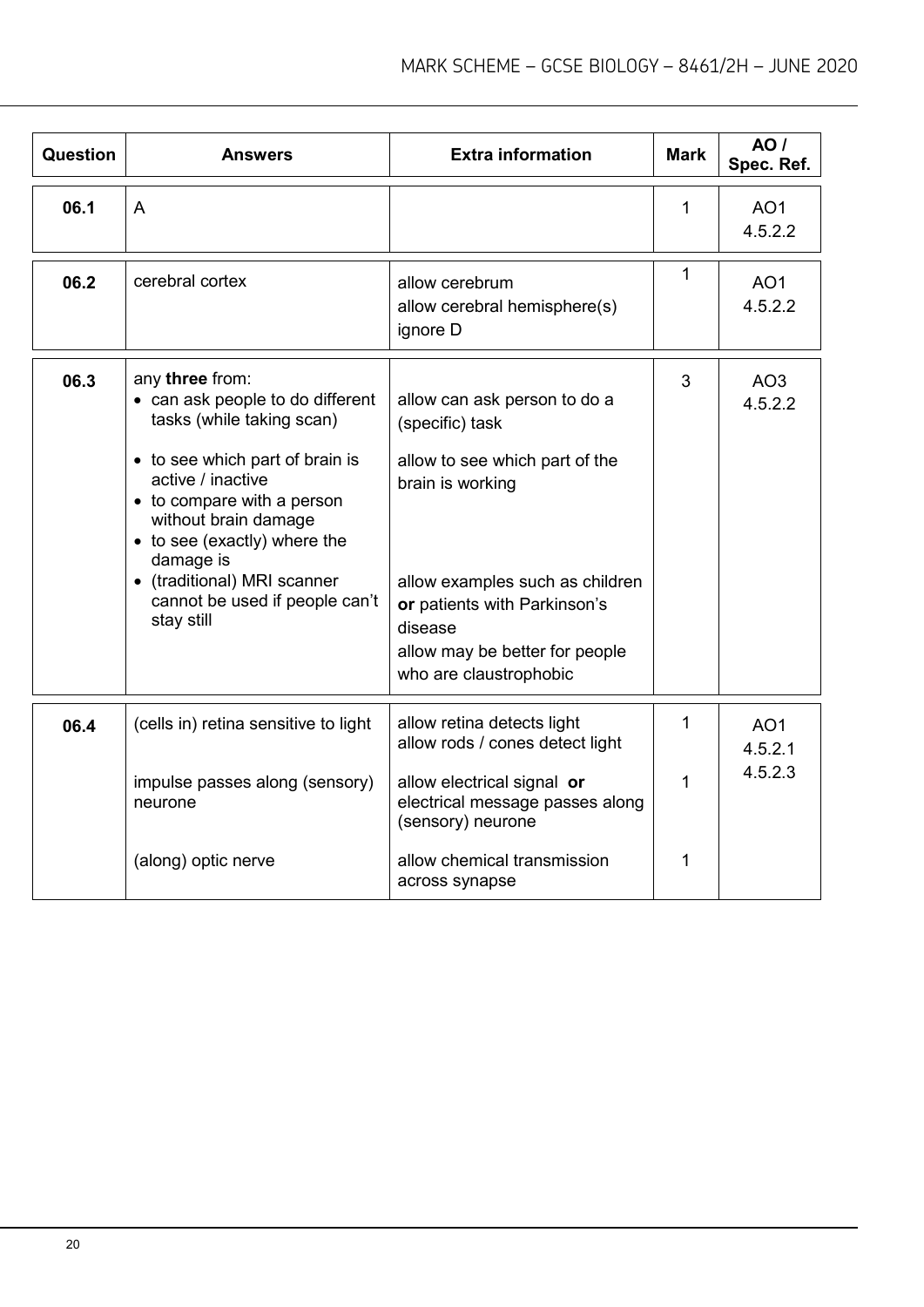| <b>Question</b> | <b>Answers</b>                                                                                                                                                                                                                                                                                                                                                                                                       | <b>Mark</b> | <b>AO</b> /<br>Spec.                                |
|-----------------|----------------------------------------------------------------------------------------------------------------------------------------------------------------------------------------------------------------------------------------------------------------------------------------------------------------------------------------------------------------------------------------------------------------------|-------------|-----------------------------------------------------|
| 06.5            | Level 3: Relevant points (reasons/causes) are identified, given in<br>detail and logically linked to form a clear account.                                                                                                                                                                                                                                                                                           | $5 - 6$     | AO <sub>2</sub>                                     |
|                 | <b>Level 2:</b> Relevant points (reasons/causes) are identified, and there<br>are attempts at logical linking. The resulting account is not fully<br>clear.                                                                                                                                                                                                                                                          | $3 - 4$     | AO <sub>2</sub>                                     |
|                 | <b>Level 1:</b> Points are identified and stated simply, but their relevance<br>is not clear and there is no attempt at logical linking.                                                                                                                                                                                                                                                                             | $1 - 2$     | AO <sub>1</sub>                                     |
|                 | No relevant content                                                                                                                                                                                                                                                                                                                                                                                                  | $\mathbf 0$ | 4.5.2.3<br>4.6.2.1                                  |
|                 | <b>Indicative content</b><br>• mutation (in gene / DNA)                                                                                                                                                                                                                                                                                                                                                              |             | 4.6.2.2<br>4.6.3.1<br>4.6.3.4<br>4.7.1.3<br>4.7.1.4 |
|                 | • randomly or due to chance<br>• causes new / different protein / (visual) pigment to be made<br>• in the retina of bird<br>• (so more) variation in the wavelengths of light birds retinas could<br>detect                                                                                                                                                                                                          |             |                                                     |
|                 | • birds with the mutation or birds able to detect UV are more likely<br>to see fruits (that reflect UV)<br>• birds with the mutation or birds able to detect UV are more likely<br>to see where small mammals are or have been<br>• therefore get more food (small mammals or fruit)<br>• avoid being eaten (by small mammals)<br>• out competing those birds without the mutation or birds not able<br>to detect UV |             |                                                     |
|                 | • so more likely to survive and reproduce or have offspring<br>• by natural selection<br>• passing on allele / gene / mutation to offspring<br>• repeated over many generations<br>For Level 3 a link to UV vision is required                                                                                                                                                                                       |             |                                                     |
| <b>Total</b>    |                                                                                                                                                                                                                                                                                                                                                                                                                      | 14          |                                                     |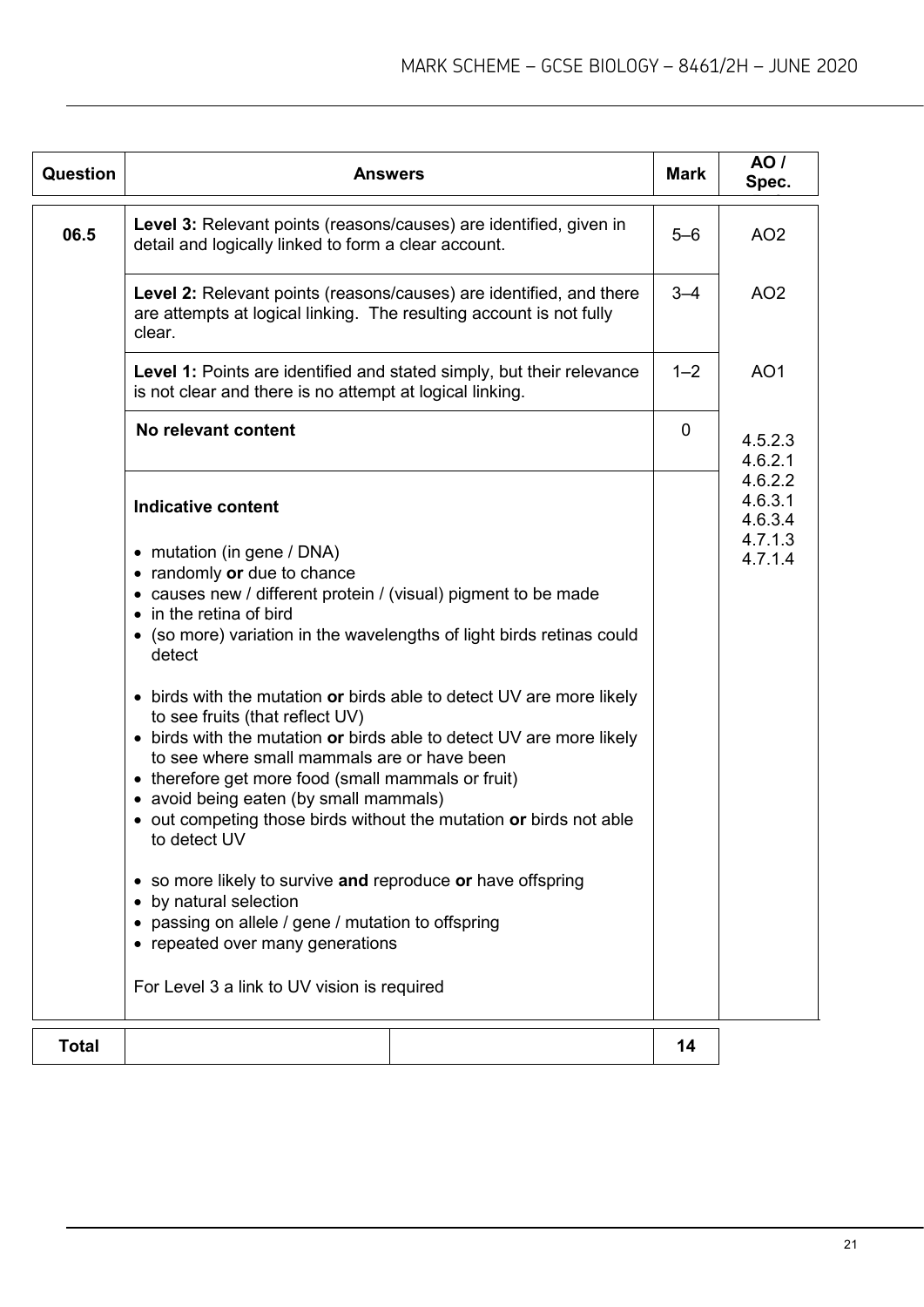| <b>Question</b> | <b>Answers</b>                                                                      | <b>Extra information</b>                                                           | <b>Mark</b>    | <b>AO</b> /<br>Spec. Ref.             |
|-----------------|-------------------------------------------------------------------------------------|------------------------------------------------------------------------------------|----------------|---------------------------------------|
| 07.1            | triangular pyramid with 3 levels                                                    |                                                                                    | 1              | AO <sub>1</sub><br>4.7.4.1<br>4.7.4.2 |
|                 | correct labels: (waste)<br>vegetables / plants; insect(s);<br>dog(s)                | do not accept additional<br>incorrect labels                                       | 1              | AO <sub>2</sub><br>4.7.4.2            |
| 07.2            | any two from:<br>• carbon dioxide from<br>respiration (from dog)                    | allow carbon dioxide breathed<br>out (by dog)                                      | $\overline{2}$ | AO <sub>1</sub><br>4.7.4.3            |
|                 | • urea from excretion (from<br>dog)                                                 | allow urea in urine (from dog)                                                     |                |                                       |
|                 | • not all parts (of insects) are<br>absorbed / digested (by dog)                    | allow faeces from egestion (from<br>dog)                                           |                |                                       |
|                 |                                                                                     | ignore references to loss of<br>energy                                             |                |                                       |
|                 |                                                                                     | if no other mark awarded allow<br>two factors without descriptions<br>for 1 mark   |                |                                       |
| 07.3            | less land required                                                                  |                                                                                    | 1              | AO <sub>2</sub><br>4.7.5.1            |
|                 | (so) more space for crops (for<br>humans)                                           | allow more meat (from cows etc)<br>for humans                                      | 1              | 4.7.3.5                               |
|                 | less methane (from animals)<br>therefore less global warming                        | allow less methane from rotting<br>vegetables in landfill                          | 1              |                                       |
|                 | (therefore) less harmful effects<br>of global warming on (human)<br>food production | allow example such as less<br>flooding of farmland                                 | 1              |                                       |
|                 |                                                                                     | allow may lead to the<br>development of more foods for<br>humans made from insects |                |                                       |
| <b>Total</b>    |                                                                                     |                                                                                    | 8              |                                       |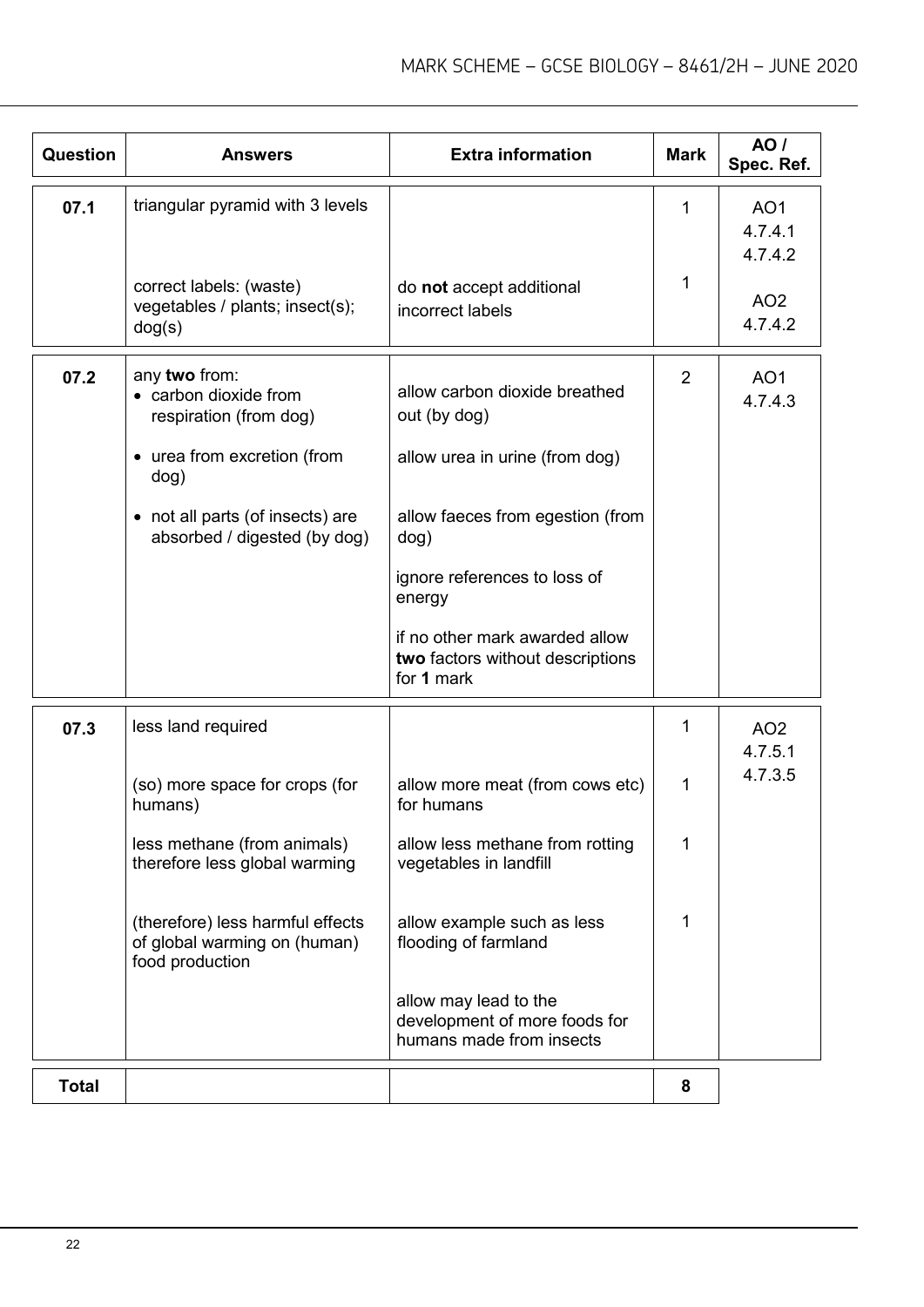| Question | <b>Answers</b>                                 | <b>Extra information</b>                                                                   | <b>Mark</b> | <b>AO</b> /<br>Spec. Ref.  |
|----------|------------------------------------------------|--------------------------------------------------------------------------------------------|-------------|----------------------------|
| 08.1     | 38 500 000 - 36 000 000                        | allow 500 000 $\times$ 5                                                                   | 1           | AO <sub>2</sub><br>4.6.3.6 |
|          | 2 500 000 (years)<br>or<br>2.5 million (years) |                                                                                            | 1           |                            |
|          |                                                | if no other mark awarded, allow<br>$38.5 - 36 = 2.5$ or<br>$0.5 \times 5 = 2.5$ for 1 mark |             |                            |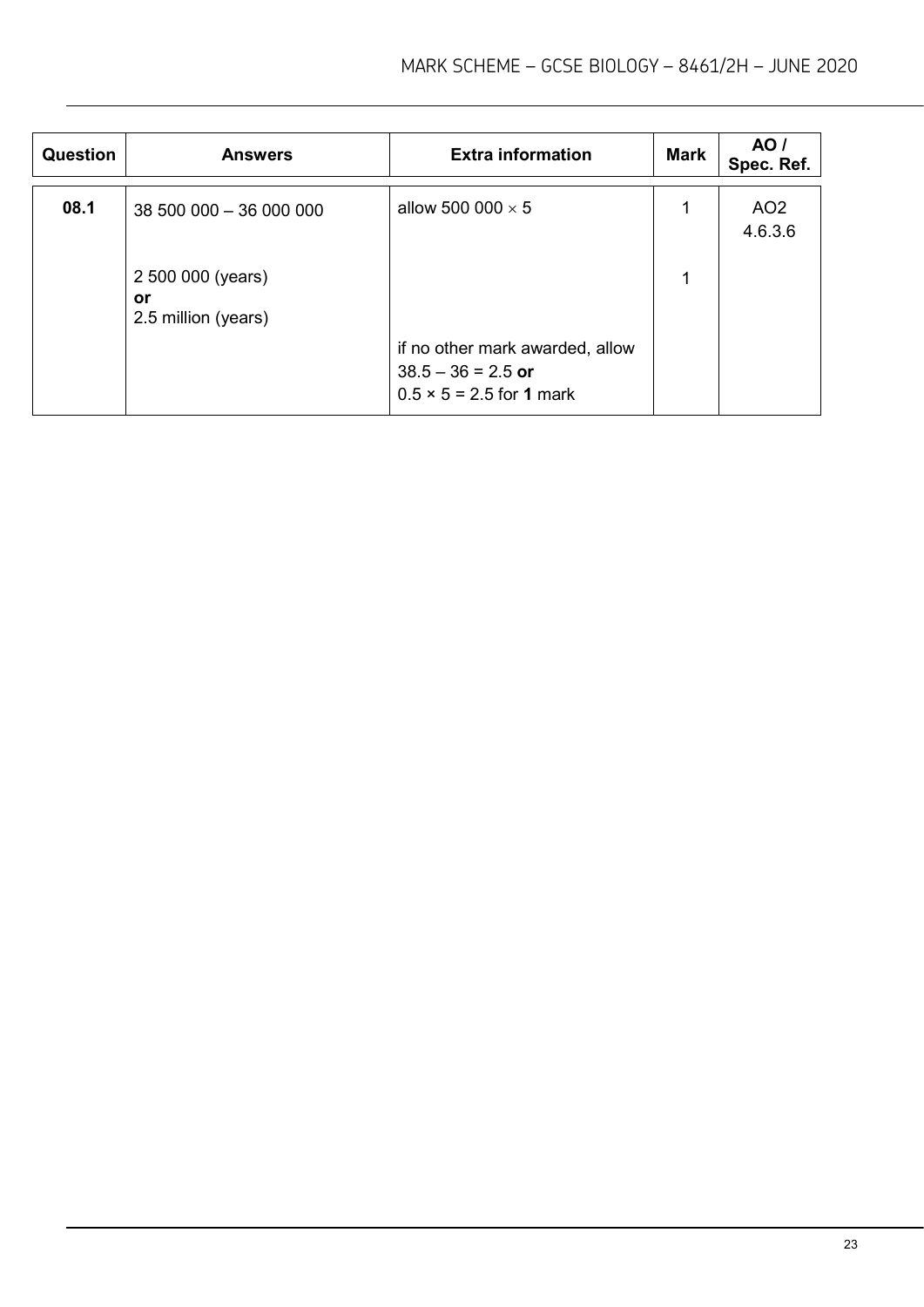| 08.2 | (extinction of Andrewsarchus)<br>led to population increase /<br>evolution of another predator<br>because Andrewsarchus no<br>longer competing for food /<br>resources | allow idea of a new predator<br>allow because Andrewsarchus<br>no longer eating another<br>predator                                                               | 1<br>1 | AO <sub>2</sub><br>4.6.3.6<br>4.7.1.1<br>4.7.1.3<br>4.7.4.1 |
|------|------------------------------------------------------------------------------------------------------------------------------------------------------------------------|-------------------------------------------------------------------------------------------------------------------------------------------------------------------|--------|-------------------------------------------------------------|
|      | other predator (population)<br>hunted more Brontotherium                                                                                                               |                                                                                                                                                                   | 1      |                                                             |
|      | or                                                                                                                                                                     |                                                                                                                                                                   |        |                                                             |
|      | (extinction of Andrewsarchus)<br>led to population increase /<br>evolution of another herbivore<br>(previously eaten by<br>Andrewsarchus) (1)                          |                                                                                                                                                                   |        |                                                             |
|      | because Andrewsarchus no<br>longer predating (other)<br>herbivore (1)                                                                                                  |                                                                                                                                                                   |        |                                                             |
|      | more competition with other<br>herbivores (1)                                                                                                                          |                                                                                                                                                                   |        |                                                             |
|      | or                                                                                                                                                                     |                                                                                                                                                                   |        |                                                             |
|      | (extinction of Andrewsarchus<br>so)<br>Brontotherium are not eaten so<br>therefore the population<br>increases (1)                                                     |                                                                                                                                                                   |        |                                                             |
|      | so much that the food source<br>decreases (1)                                                                                                                          |                                                                                                                                                                   |        |                                                             |
|      | Brontotherium compete with<br>each other so much that they all<br>die $(1)$                                                                                            |                                                                                                                                                                   |        |                                                             |
|      |                                                                                                                                                                        | max 2 marks if reference to<br>hunted by humans or<br>still killed by Andrewsarchus<br>or reference to climate change<br>or factors relating to climate<br>change |        |                                                             |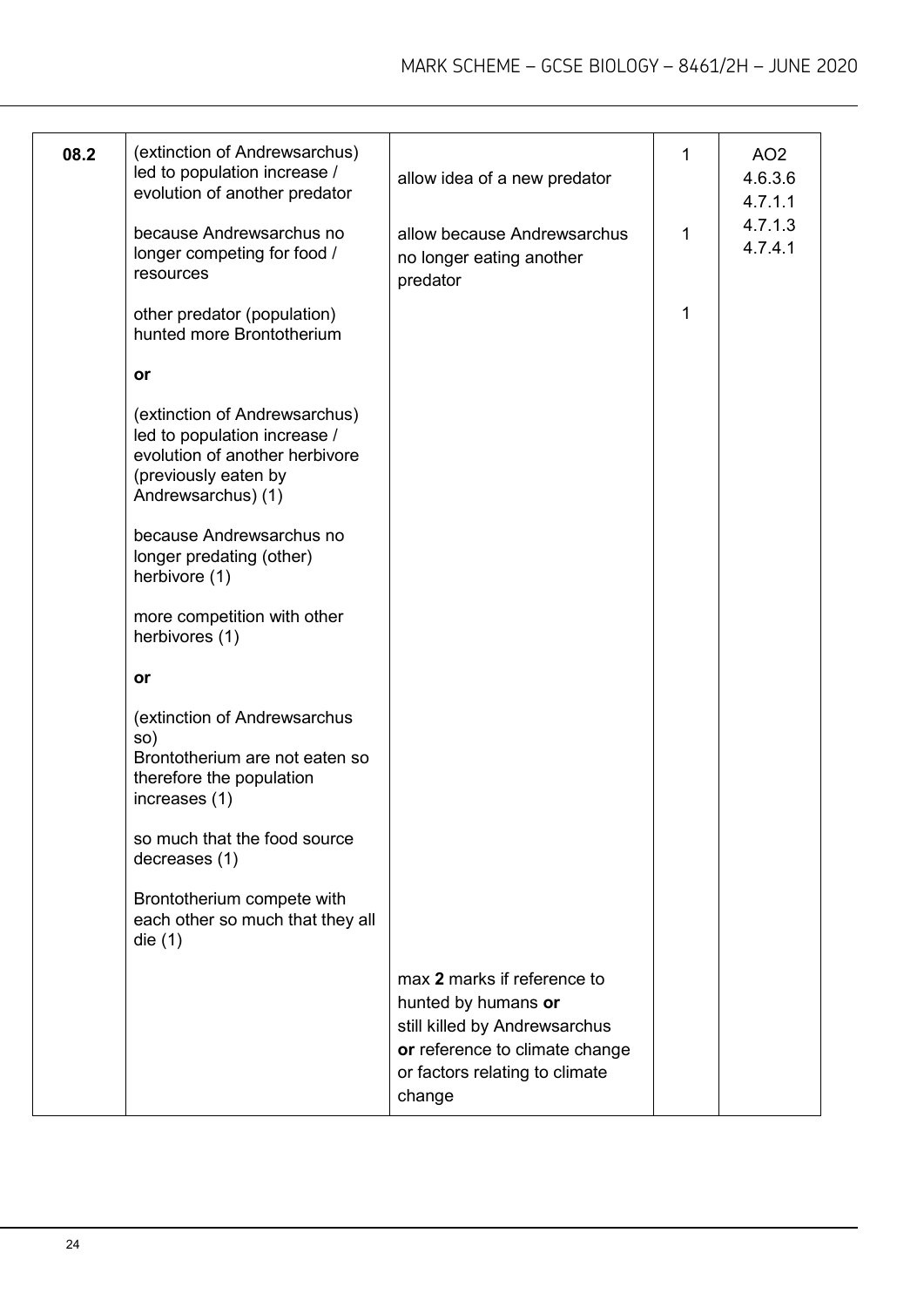| 08.3 | any three from:<br>• fossils buried deep(er) so<br>hard(er) to find                                           |                                                                              | 3 | AO <sub>2</sub><br>4.6.3.5 |
|------|---------------------------------------------------------------------------------------------------------------|------------------------------------------------------------------------------|---|----------------------------|
|      | • fossils smaller so harder to<br>find                                                                        |                                                                              |   |                            |
|      | • more likely to be destroyed by<br>geological activity /<br>earthquakes / erosion                            |                                                                              |   |                            |
|      | • oldest organisms were soft-<br>bodied so most of the tissue<br>decayed                                      | allow oldest organisms were<br>soft-bodied so there were very<br>few fossils |   |                            |
|      | • dating older fossils is hard                                                                                |                                                                              |   |                            |
|      | • older eras less researched by<br>scientists because less to find                                            |                                                                              |   |                            |
|      | • (usually) unclear when one<br>species evolves into another<br>species (because not enough<br>fossils found) |                                                                              |   |                            |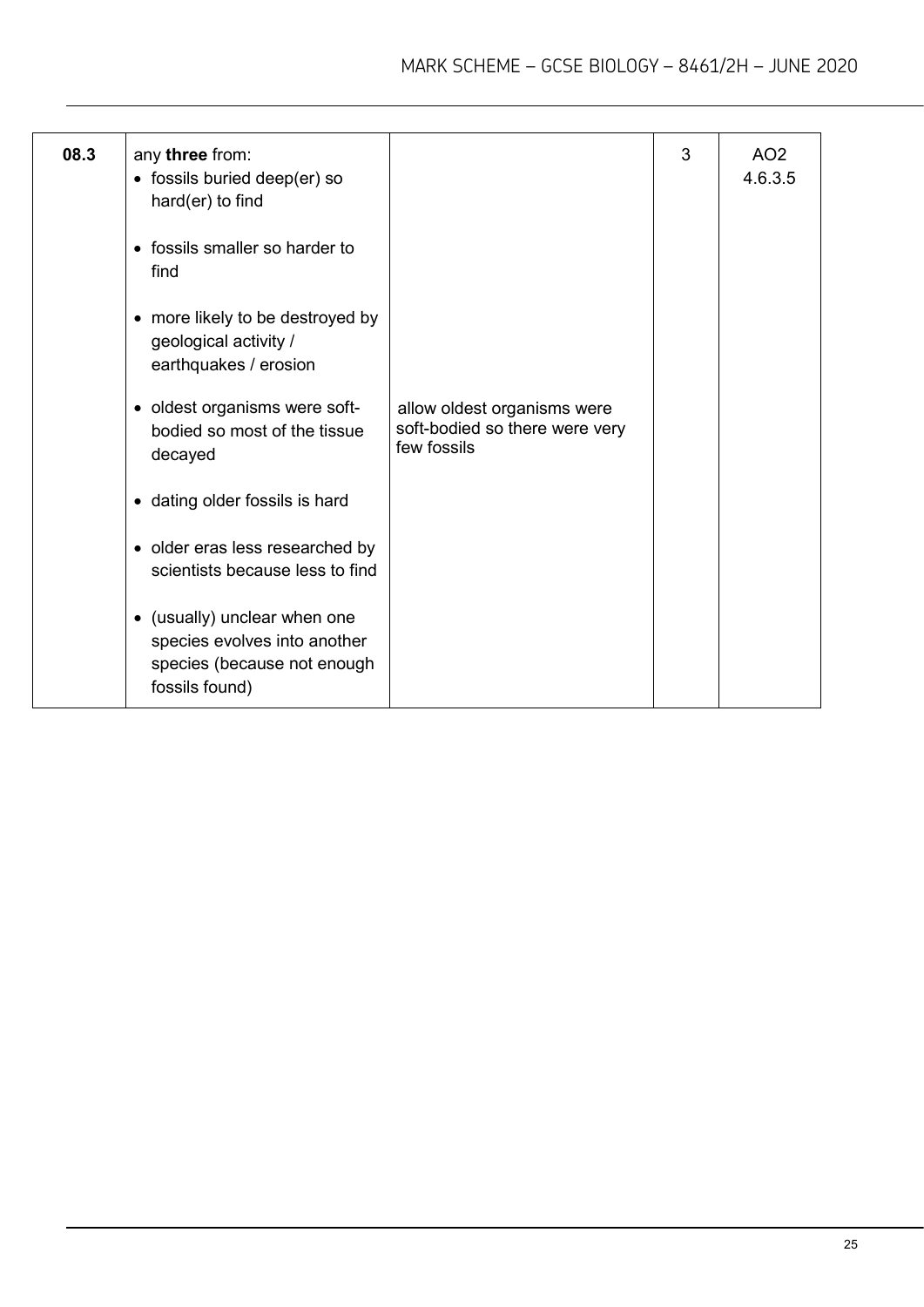| <b>Question</b> | <b>Answers</b>                                                                                                                                                                                                                                                                                                                                                                                                                                                                                                                                                                                                                                                                                                                                                                                      | <b>Mark</b> | AO /<br>Spec.<br>Ref.      |
|-----------------|-----------------------------------------------------------------------------------------------------------------------------------------------------------------------------------------------------------------------------------------------------------------------------------------------------------------------------------------------------------------------------------------------------------------------------------------------------------------------------------------------------------------------------------------------------------------------------------------------------------------------------------------------------------------------------------------------------------------------------------------------------------------------------------------------------|-------------|----------------------------|
| 08.4            | Level 3: A judgement, strongly linked and logically supported by a<br>sufficient range of correct reasons, is given.                                                                                                                                                                                                                                                                                                                                                                                                                                                                                                                                                                                                                                                                                | $5 - 6$     | AO <sub>3</sub><br>4.6.3.6 |
|                 | Level 2: Some logically linked reasons are given. There may also<br>be a simple judgement.                                                                                                                                                                                                                                                                                                                                                                                                                                                                                                                                                                                                                                                                                                          | $3 - 4$     | 4.7.1.2<br>4.7.1.3         |
|                 | <b>Level 1:</b> Relevant points are made. They are not logically linked.                                                                                                                                                                                                                                                                                                                                                                                                                                                                                                                                                                                                                                                                                                                            | $1 - 2$     |                            |
|                 | No relevant content                                                                                                                                                                                                                                                                                                                                                                                                                                                                                                                                                                                                                                                                                                                                                                                 | $\mathbf 0$ |                            |
|                 | <b>Indicative content</b>                                                                                                                                                                                                                                                                                                                                                                                                                                                                                                                                                                                                                                                                                                                                                                           |             |                            |
|                 | <b>Supporting the statement</b><br>• decrease (in large mammals) is large(r) in some areas<br>• decrease (in large mammals) occurs when humans enter areas<br>• decrease occurs at different times in the areas, so not<br>suggestive of worldwide climate change or meteor impact or<br>volcanic activity<br>• decrease is not (always) immediate, suggesting human<br>population grew, then had impact or decrease accelerates as<br>human population grows                                                                                                                                                                                                                                                                                                                                       |             |                            |
|                 | Not supporting the statement<br>• only shows large mammals or does not show other species<br>• correlation does not mean causation<br>• there were always some left so it wasn't a 'mass extinction'<br>• decrease could have been due to other factors / named<br>• no information about climate change / abiotic factors<br>• no information about predators / pathogens / food sources /<br>other biotic factors<br>• decrease (in mammal population) in Africa (after humans<br>present) is small<br>• decrease (in mammal population) in Madagascar (after humans<br>present) was gradual / slow<br>• only shows data for four areas of the world or no data shown<br>for other areas of the world<br>Answers in level 3 must refer to evidence supporting and not<br>supporting the statement |             |                            |